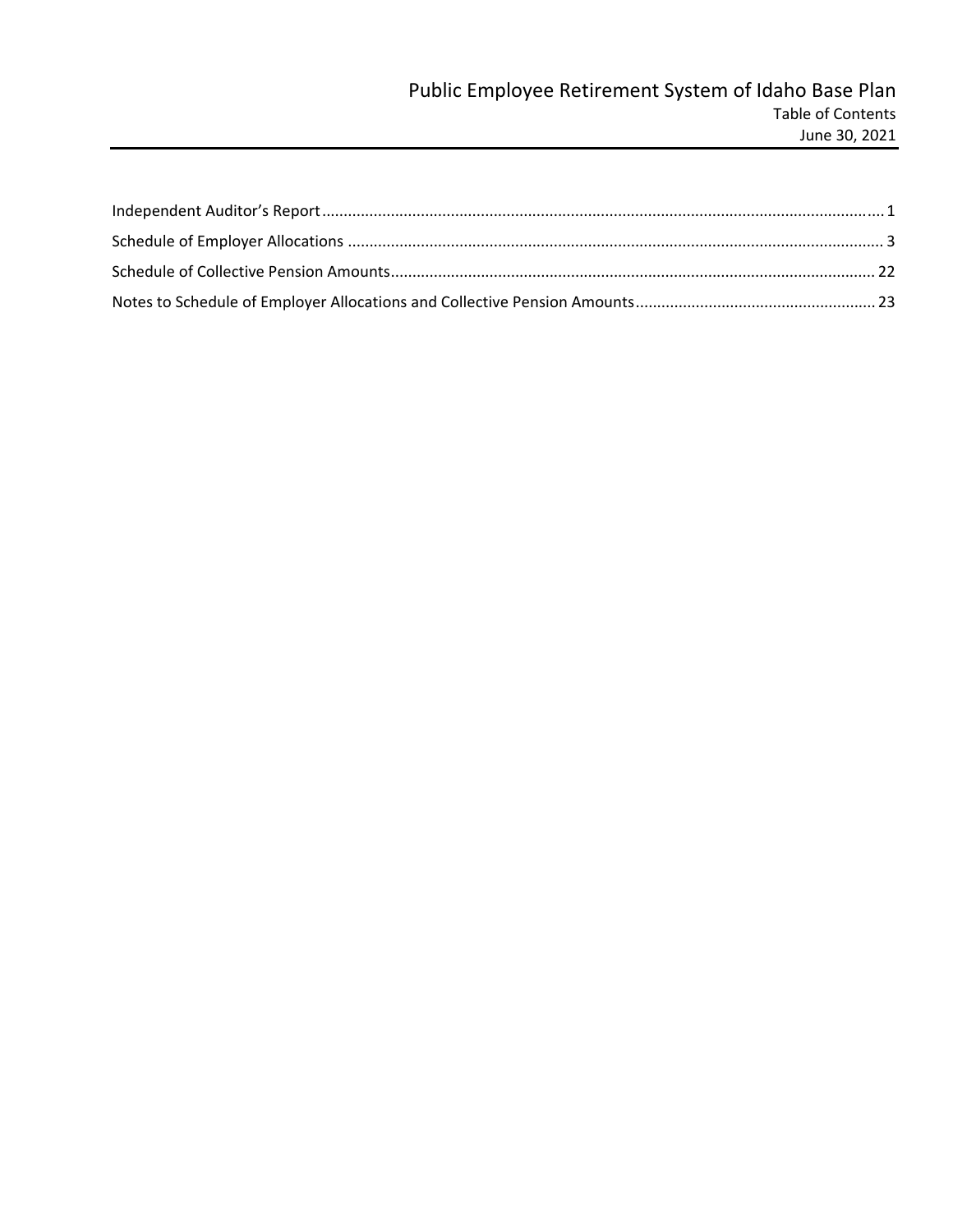

**CPAs & BUSINESS ADVISORS** 

#### **Independent Auditor's Report**

To the Retirement Board Public Employee Retirement System of Idaho Boise, Idaho

### **Report on Schedule of Allocations and Net Pension Amounts by Employer**

We have audited the accompanying schedule of employer allocations of Public Employee Retirement System of Idaho Base Plan (the System) as of and for the year ended June 30, 2021, and related notes. We have also audited the totals for the columns titled net pension liability (asset), total deferred outflows of resources, total deferred inflow of resources and plan pension expense (specified column totals) included in the accompanying schedule of collective pension amounts (collectively the Schedules) of the System as of and for the year ended June 30, 2021, and related notes.

#### **Management's Responsibility for the Schedules**

Management is responsible for the preparation and fair presentation of the Schedules in accordance with accounting principles generally accepted in the United States of America; this includes design, implementation, and maintenance of internal control relevant to the preparation and fair presentation of the Schedules that is free from material misstatement, whether due to fraud or error.

#### **Auditor's Responsibility**

Our responsibility is to express opinions on the schedule of employer allocations and specified column totals included in the schedule of collective pension amounts based on our audit. We conducted our audit in accordance with auditing standards generally accepted in the United States of America. Those standards require that we plan and perform the audit to obtain reasonable assurance about whether the schedule of employer allocations and specified column totals included in the schedule of collective pension amounts are free from material misstatement.

An audit involves performing procedures to obtain audit evidence about the amounts and disclosures in the schedule of employer allocations and specified column totals included in the schedule of collective pension amounts. The procedures selected depend on the auditor's judgment, including the assessment of the risks of material misstatement of the schedule of employer allocations and specified column totals included in the schedule of collective pension amounts, whether due to fraud or error. In making those risk assessments, the auditor considers internal control relevant to the entity's preparation and fair presentation of the schedule of employer allocations and specified column totals included in the schedule of collective pension amounts in order to design audit procedures that are appropriate in the circumstances, but not for the purpose of expressing an opinion on the effectiveness of System's internal control. Accordingly, we express no such opinion. An audit also includes evaluating the appropriateness of accounting policies used and the reasonableness of significant accounting estimates made by management, as well as evaluating the overall presentation of the schedule of employer allocations and specified column totals included in the schedule of collective pension amounts.

#### **What inspires you, inspires us. | eidebailly.com**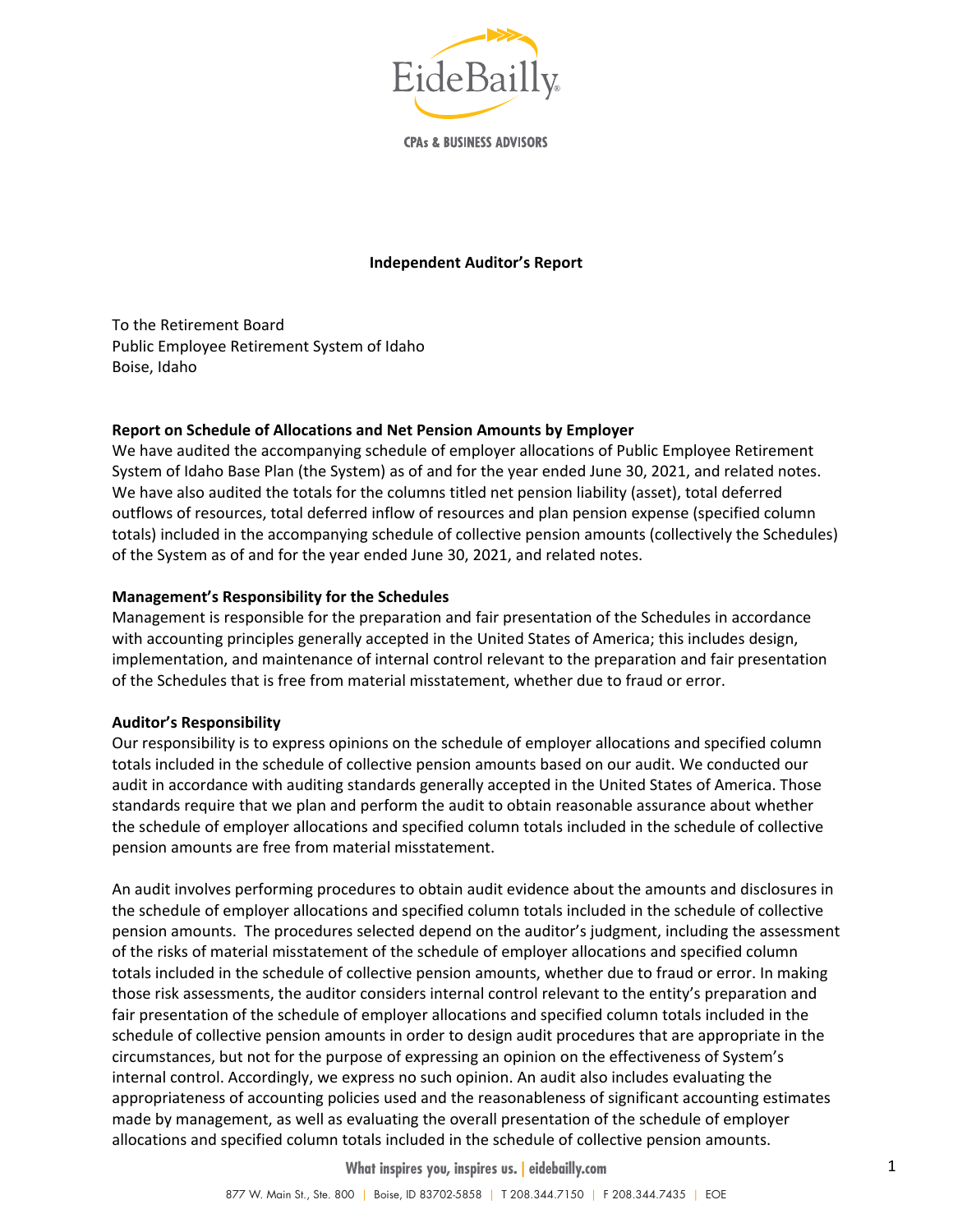We believe that the audit evidence we have obtained is sufficient and appropriate to provide a basis for our audit opinions.

### **Opinions**

In our opinion, the Schedules referred to above present fairly, in all material respects, the employer allocations and net pension liability (asset), total deferred outflows of resources, total deferred inflow of resources, and plan pension expense for the System as of and for the year ended June 30, 2021, in accordance with accounting principles generally accepted in the United States of America.

### **Other Matters**

We have audited, in accordance with auditing standards generally accepted in the United States of America, the financial statements of the System as of and for the year ended June 30, 2021, and our report thereon, dated October 28, 2021, expressed an unmodified opinion on those financial statements.

### **Restriction on Use**

Our report is intended solely for the information and use of the System's management, the System retirement board, System employers and their auditors and is not intended to be and should not be used by anyone other than these specified parties.

Gade Saelly LLP

October 28, 2021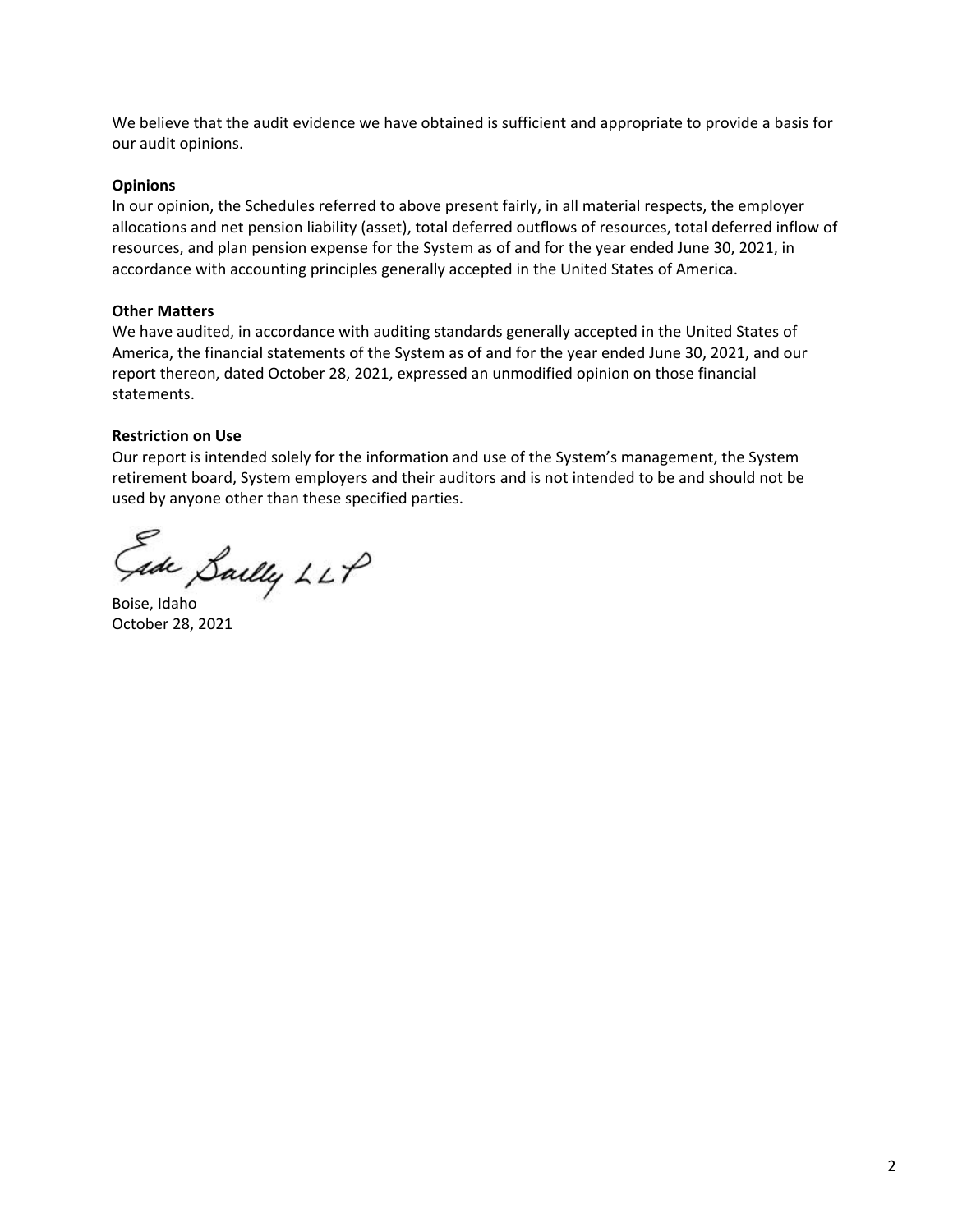Schedule of Employer Allocations

|                                           | <b>Total</b><br><b>Employer</b><br><b>Contributions</b> | <b>Employer</b><br>Proportionate<br><b>Share</b> |
|-------------------------------------------|---------------------------------------------------------|--------------------------------------------------|
| <b>State Offices and Departments</b>      |                                                         |                                                  |
| <b>Accountancy Board</b>                  | \$<br>22,915                                            | 0.0000514268                                     |
| <b>Administration Department</b>          | 705,457                                                 | 0.0015832166                                     |
| <b>Agriculture Department</b>             | 1,655,947                                               | 0.0037163467                                     |
| <b>Attorney General</b>                   | 2,008,700                                               | 0.0045080100                                     |
| <b>Barley Commission</b>                  | 16,642                                                  | 0.0000373487                                     |
| <b>Bean Commission</b>                    | 8,358                                                   | 0.0000187574                                     |
| <b>Beef Council</b>                       | 31,240                                                  | 0.0000701101                                     |
| <b>Board of Education</b>                 | 276,097                                                 | 0.0006196286                                     |
| <b>Board of Veterinary Medicine</b>       | 12,775                                                  | 0.0000286702                                     |
| <b>Boise State University</b>             | 3,605,855                                               | 0.0080924131                                     |
| <b>Brand Inspector</b>                    | 185,563                                                 | 0.0004164484                                     |
| <b>Commerce Department</b>                | 271,831                                                 | 0.0006100547                                     |
| <b>Commission for Pardons and Paroles</b> | 192,209                                                 | 0.0004313636                                     |
| <b>Commission for the Blind</b>           | 245,602                                                 | 0.0005511905                                     |
| Commission on Aging                       | 100,308                                                 | 0.0002251155                                     |
| <b>Commission on Hispanic Affairs</b>     | 17,922                                                  | 0.0000402213                                     |
| Commission on the Arts                    | 54,241                                                  | 0.0001217300                                     |
| Controller's Office                       | 898,192                                                 | 0.0020157607                                     |
| <b>Correction Department</b>              | 11,647,004                                              | 0.0261387017                                     |
| Correctional Industry                     | 206,312                                                 | 0.0004630142                                     |
| Dairy Council                             | 703                                                     | 0.0000015777                                     |
| Dentistry Board                           | 21,978                                                  | 0.0000493240                                     |
| Department of Environmental Quality       | 2,548,006                                               | 0.0057183434                                     |
| Division Occ & Prof License               | 228,065                                                 | 0.0005118332                                     |
| Division of Building Safety               | 911,175                                                 | 0.0020448977                                     |
| Division of Financial Management          | 158,732                                                 | 0.0003562331                                     |
| Division of Human Resources               | 135,876                                                 | 0.0003049387                                     |
| Division of Veteran Services              | 1,976,333                                               | 0.0044353706                                     |
| <b>Endowment Fund Investment Board</b>    | 48,782                                                  | 0.0001094786                                     |
| <b>Finance Department</b>                 | 524,837                                                 | 0.0011778615                                     |
| Fish & Game Department                    | 4,056,181                                               | 0.0091030539                                     |
| <b>Forest Products Commission</b>         | 16,745                                                  | 0.0000375798                                     |
| Governor's Office                         | 168,502                                                 | 0.0003781594                                     |
| Health & Welfare Department               | 17,758,945                                              | 0.0398553796                                     |
| <b>Health District 1</b>                  | 765,615                                                 | 0.0017182257                                     |
| <b>Health District 2</b>                  | 309,307                                                 | 0.0006941599                                     |
| Health District 3                         | 621,023                                                 | 0.0013937262                                     |
| Health District 4                         | 799,787                                                 | 0.0017949160                                     |
| <b>Health District 5</b>                  | 419,341                                                 | 0.0009411029                                     |
| Health District 6                         | 485,498                                                 | 0.0010895753                                     |
| Health District 7                         | 551,282                                                 | 0.0012372105                                     |
| <b>Historical Society</b>                 | 282,842                                                 | 0.0006347660                                     |
| House of Representatives                  | 196,190                                                 | 0.0004402979                                     |
| Idaho Division of Prof-Tech Education     | 305,794                                                 | 0.0006862759                                     |
| Idaho Grape Growers & Wine Producers Comm | 21,926                                                  | 0.0000492073                                     |
| <b>Idaho Public Television</b>            | 385,225                                                 | 0.0008645383                                     |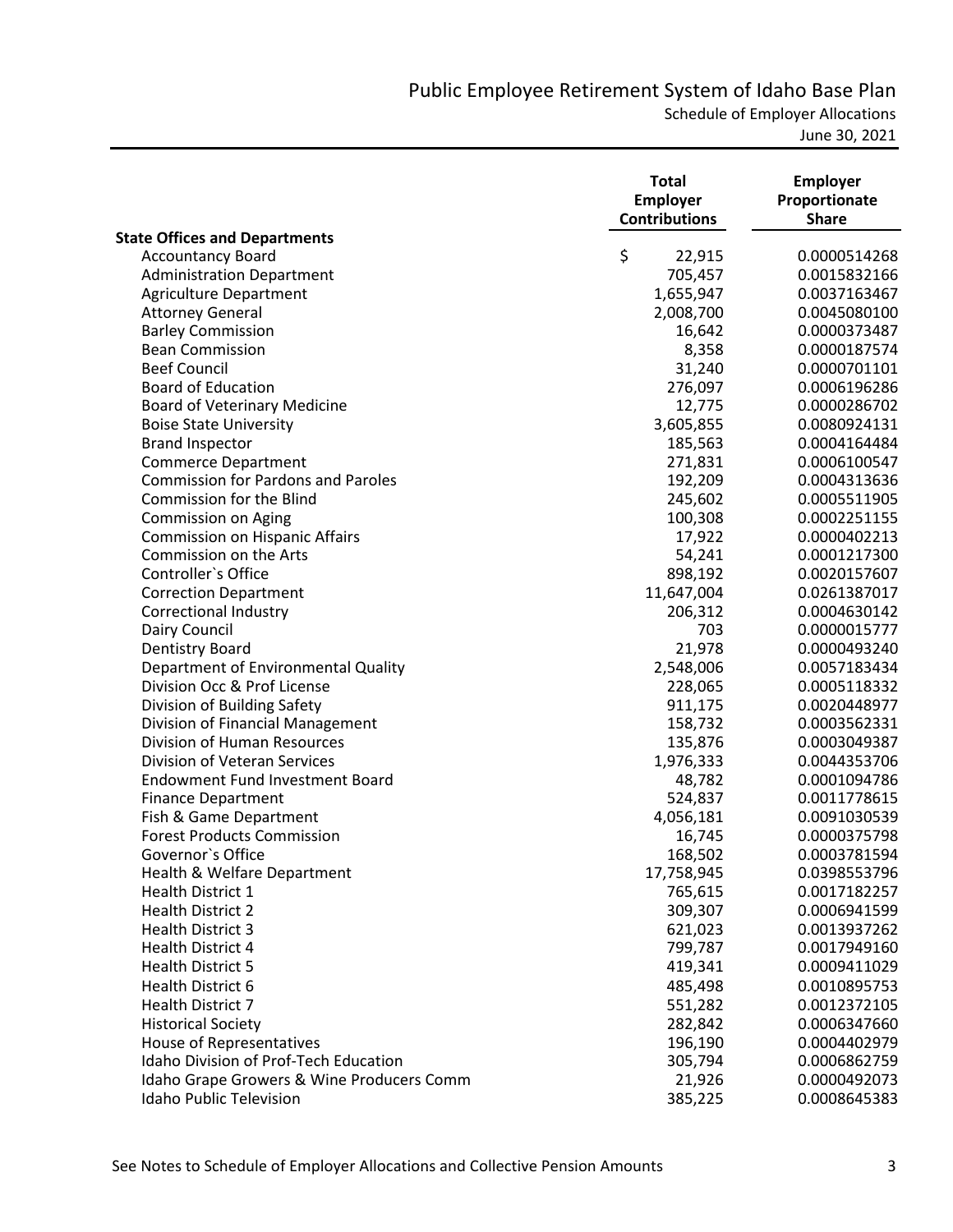|                                                 | <b>Total</b>         | <b>Employer</b> |
|-------------------------------------------------|----------------------|-----------------|
|                                                 | <b>Employer</b>      | Proportionate   |
| <b>State Offices and Departments, continued</b> | <b>Contributions</b> | <b>Share</b>    |
| <b>Idaho Rangeland Resources Commission</b>     | 11,940               | 0.0000267963    |
| <b>Idaho State Police</b>                       | 4,531,096            | 0.0101688783    |
| Idaho State University                          | 2,865,564            | 0.0064310206    |
| Idaho Workforce Development Council             | 41,186               | 0.0000924314    |
| Independent Living Council                      | 23,967               | 0.0000537878    |
| <b>Industrial Commission</b>                    | 745,712              | 0.0016735586    |
| Info Tech Services                              | 1,052,043            | 0.0023610396    |
| <b>Insurance Department</b>                     | 408,422              | 0.0009165980    |
| Insurance Fund                                  | 2,273,385            | 0.0051020273    |
| <b>Judicial Branch</b>                          | 3,254,577            | 0.0073040601    |
| <b>Juvenile Corrections</b>                     | 2,213,322            | 0.0049672314    |
| Labor Department                                | 3,364,879            | 0.0075516045    |
| Lands Department                                | 2,465,116            | 0.0055323182    |
| Lava Hot Springs Foundation                     | 73,381               | 0.0001646848    |
| Legislative Services                            | 552,444              | 0.0012398183    |
| Lewis-Clark State College                       | 597,490              | 0.0013409125    |
| Library                                         | 212,106              | 0.0004760173    |
| Lieutenant Governor                             | 11,002               | 0.0000246912    |
| Liquor Dispensary                               | 967,652              | 0.0021716458    |
| Lottery                                         | 273,417              | 0.0006136141    |
| Medicine Board                                  | 97,368               | 0.0002185174    |
| <b>Military Division</b>                        | 2,670,343            | 0.0059928973    |
| <b>Nursing Board</b>                            | 69,792               | 0.0001566302    |
| Office of Drug Policy                           | 37,325               | 0.0000837664    |
| Office of Energy Resources                      | 53,492               | 0.0001200490    |
| <b>Office of Performance Evaluations</b>        | 66,623               | 0.0001495182    |
| Office of Species Conservation                  | 90,186               | 0.0002023993    |
| <b>Outfitters &amp; Guides</b>                  | 26,105               | 0.0000585860    |
| Parks & Recreation                              | 833,487              | 0.0018705470    |
| <b>Pharmacy Board</b>                           | 95,441               | 0.0002141928    |
| <b>Potato Commission</b>                        | 282,741              | 0.0006345394    |
| Prof Eng & Surveyors                            | 43,657               | 0.0000979769    |
| <b>Public Defense Commission</b>                | 45,401               | 0.0001018909    |
| Public Employee Retirement System               | 419,845              | 0.0009422340    |
| <b>Public Utilities Commission</b>              | 308,843              | 0.0006931186    |
| <b>Racing Commission</b>                        | 8,603                | 0.0000193072    |
| <b>Real Estate Comm</b>                         | 78,387               | 0.0001759194    |
| Secretary of State                              | 202,900              | 0.0004553568    |
| Senate                                          | 99,784               | 0.0002239395    |
| Soil Conservation Comm                          | 103,301              | 0.0002318325    |
| State Appellate Public Defender                 | 211,004              | 0.0004735441    |
| State Bar                                       | 222,135              | 0.0004985248    |
| <b>STEM Action Center</b>                       | 48,598               | 0.0001090657    |
| Superintendent of Public Instruction            | 902,162              | 0.0020246703    |
| Tax Appeals Board                               | 29,080               | 0.0000652626    |
| <b>Tax Commission</b>                           | 2,453,881            | 0.0055071041    |
| <b>Transportation Department</b>                | 10,300,836           | 0.0231175742    |
| Treasurer                                       | 208,576              | 0.0004680951    |
|                                                 |                      |                 |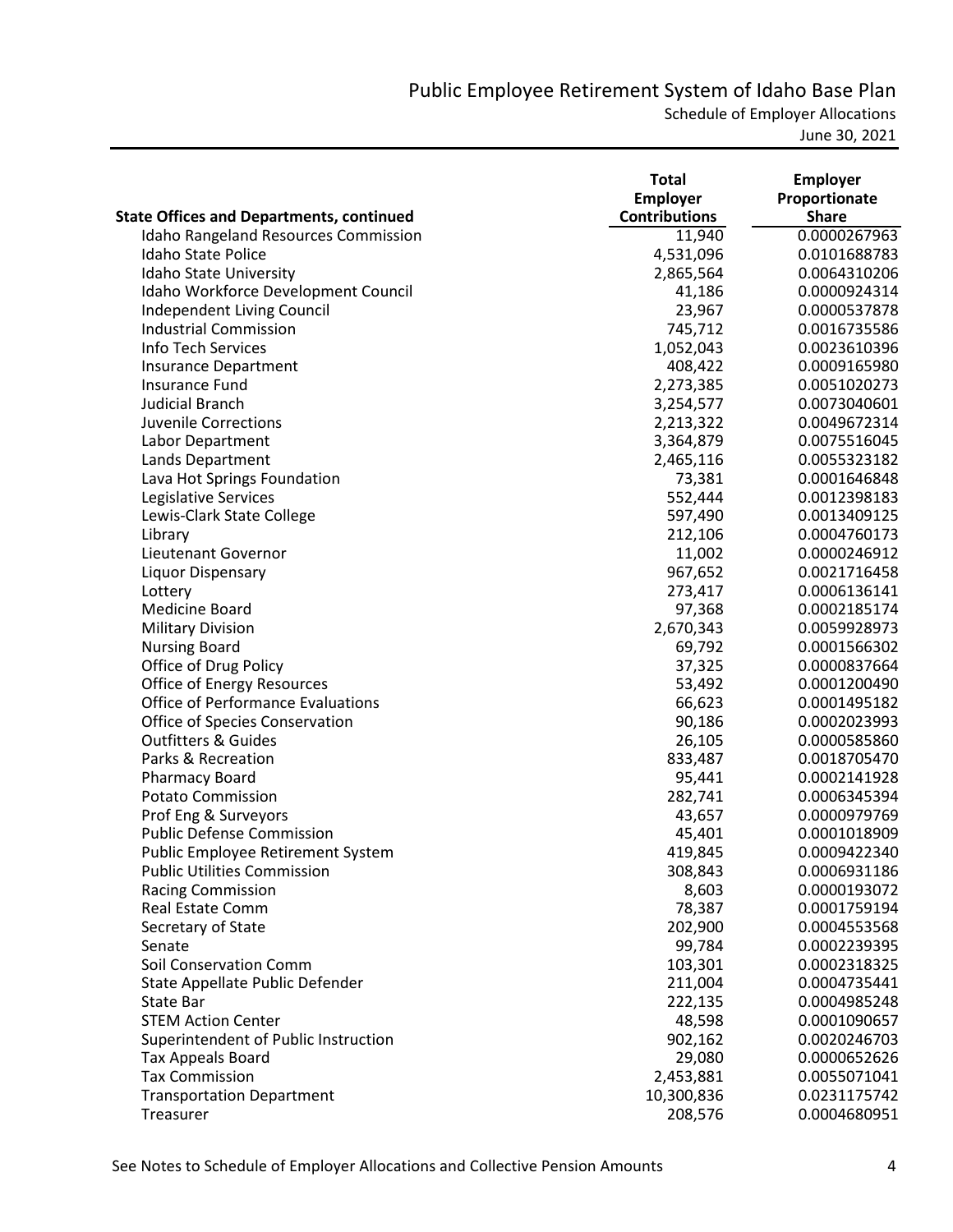Schedule of Employer Allocations

|                                                      | <b>Total</b><br>Employer | <b>Employer</b><br>Proportionate |
|------------------------------------------------------|--------------------------|----------------------------------|
| <b>State Offices and Department, continued</b>       | <b>Contributions</b>     | <b>Share</b>                     |
| University of Idaho                                  | 6,360,836                | 0.0142752586                     |
| <b>Vocational Rehab</b>                              | 853,469                  | 0.0019153914                     |
| Water Resources Department                           | 996,894                  | 0.0022372719                     |
| <b>Wheat Commission</b>                              | 34,475                   | 0.0000773703                     |
| <b>Local Offices and Departments</b>                 |                          |                                  |
| Am Falls Housing Agn                                 | 11,691                   | 0.0000262374                     |
| Ammon Cemetery District                              | 3,045                    | 0.0000068337                     |
| Assoc of ID Cities                                   | 62,203                   | 0.0001395986                     |
| <b>Bannock Planning Organization</b>                 | 9,457                    | 0.0000212238                     |
| Bear Lake Regional Comm                              | 18,361                   | 0.0000412065                     |
| Bingham Co Senior Citizen Ctr                        | 20,183                   | 0.0000452955                     |
| <b>Blaine Co Rec District</b>                        | 118,951                  | 0.0002669549                     |
| Boise City/Ada Co Housing Authority                  | 236,158                  | 0.0005299958                     |
| Boise River Flood Control District #10               | 7,940                    | 0.0000178193                     |
| <b>Bonner Soil &amp; Water Conservation District</b> | 11,553                   | 0.0000259277                     |
| <b>Buhl Housing Authority</b>                        | 4,848                    | 0.0000108801                     |
| <b>Caldwell Housing Authority</b>                    | 55,825                   | 0.0001252848                     |
| Canyon Co Mosquito Abatement District                | 66,572                   | 0.0001494037                     |
| Canyon County Ambulance District                     | 606,403                  | 0.0013609154                     |
| Capital City Dev Corp                                | 198,340                  | 0.0004451231                     |
| <b>Caribou Soil Conservation District</b>            | 2,292                    | 0.0000051438                     |
| <b>Cascade Medical Ctr</b>                           | 363,657                  | 0.0008161345                     |
| <b>Central Orchards Sewer District</b>               | 27,874                   | 0.0000625560                     |
| Clearwater-Potlatch Timber Prot Assn                 | 97,447                   | 0.0002186947                     |
| Comm Planning Assn-SW ID                             | 180,521                  | 0.0004051329                     |
| <b>Coolin Sewer District</b>                         | 10,341                   | 0.0000232077                     |
| Dry Creek Cemetery District                          | 49,081                   | 0.0001101497                     |
| Eagle Sewer District                                 | 100,352                  | 0.0002252142                     |
| <b>Eastern ID Fair District</b>                      | 37,063                   | 0.0000831784                     |
| Eastern Idaho Reg Waste Water Authority              | 23,380                   | 0.0000524704                     |
| <b>Edwards Mosquito Abatement District</b>           | 7,229                    | 0.0000162236                     |
| <b>Ellisport Bay Sewer District</b>                  | 4,942                    | 0.0000110910                     |
| <b>Foster Grandparents of SE Idaho</b>               | 11,117                   | 0.0000249492                     |
| Gem Co Mosquito Abatement District                   | 16,876                   | 0.0000378738                     |
| <b>Gem Co Recreation</b>                             | 15,031                   | 0.0000337332                     |
| <b>Gooding Cem Maint District</b>                    | 4,991                    | 0.0000112010                     |
| <b>Gooding Soil Conservation District</b>            | 2,293                    | 0.0000051460                     |
| <b>Grangeville Cemetery Maint District</b>           | 7,189                    | 0.0000161339                     |
| <b>Greater Middleton Parks &amp; Rec District</b>    | 35,134                   | 0.0000788492                     |
| <b>Groveland Cemetery Maintenance District</b>       | 2,263                    | 0.0000050787                     |
| <b>Hagerman Cemetery District</b>                    | 5,929                    | 0.0000133061                     |
| Hayden Area Regional Sewer Bd                        | 75,044                   | 0.0001684169                     |
| Hillcrest Cemetery Maintenance District              | 13,730                   | 0.0000308134                     |
| Housing Authority of Pocatello                       | 94,558                   | 0.0002122111                     |
| ID Assn of Counties                                  | 90,449                   | 0.0002029895                     |
| ID Assn of School Administrators                     | 22,447                   | 0.0000503765                     |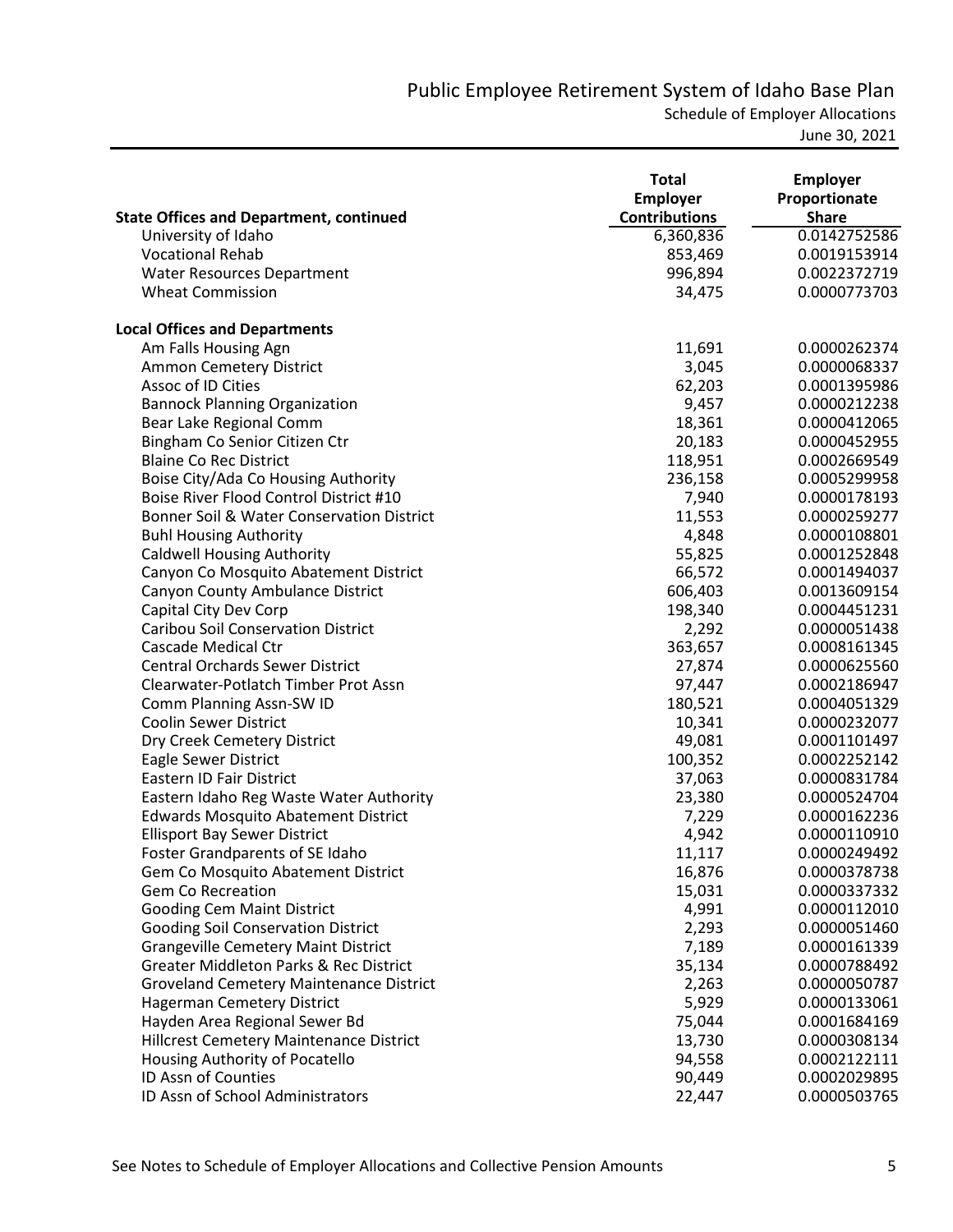|                                                 | <b>Total</b>         | <b>Employer</b> |
|-------------------------------------------------|----------------------|-----------------|
|                                                 | <b>Employer</b>      | Proportionate   |
| <b>Local Offices and Departments, continued</b> | <b>Contributions</b> | <b>Share</b>    |
| ID Co Risk Mgmt Prog                            | 200,231              | 0.0004493669    |
| ID Crop Improvement Assoc                       | 99,889               | 0.0002241751    |
| Idaho Bureau of Ed Svcs for the Deaf and Blind  | 818,323              | 0.0018365153    |
| Idaho Digital Learning Academy                  | 703,026              | 0.0015777608    |
| <b>Idaho Education Assn</b>                     | 264,400              | 0.0005933777    |
| Idaho Heritage Trust                            | 9,900                | 0.0000222180    |
| Idaho School Boards Assn                        | 89,102               | 0.0001999665    |
| Idaho School District Council                   | 10,751               | 0.0000241279    |
| <b>IDAWY Solid Waste District</b>               | 39,630               | 0.0000889393    |
| Iona Bonneville Sewer District                  | 19,463               | 0.0000436797    |
| Jerome Cemetery Maintenance District            | 10,850               | 0.0000243500    |
| Jerome Recreation District                      | 25,635               | 0.0000575312    |
| Kingston-Cataldo Sewer District                 | 9,786                | 0.0000219622    |
| Kootenai Co Emer MedSvc                         | 58,928               | 0.0001322487    |
| Kootenai Metropolitan Planning Organization     | 30,120               | 0.0000675966    |
| Kuna Cemetery Maintenance District              | 8,201                | 0.0000184050    |
| Lewiston-Nez Perce County Airport Authority     | 52,373               | 0.0001175377    |
| Lincoln Co Cemetery District                    | 4,107                | 0.0000092171    |
| <b>Lincoln County Emergency Services</b>        | 37,608               | 0.0000844015    |
| Lincoln County Housing Authority                | 8,973                | 0.0000201376    |
| Local Hwy Tech Assistance Cncl                  | 264,991              | 0.0005947041    |
| M-A-R Cemetery District                         | 9,474                | 0.0000212620    |
| Marsing-Homedale Cemetery District              | 7,368                | 0.0000165356    |
| Meridian Cemetery Maint District                | 22,439               | 0.0000503586    |
| Metro Community Services, Inc.                  | 134,518              | 0.0003018910    |
| Minidoka Soil & Water Conservation District     | 1,605                | 0.0000036020    |
| <b>Moscow Cemetery District</b>                 | 19,781               | 0.0000443934    |
| Nampa Housing Auth                              | 53,170               | 0.0001193264    |
| Nez Perce Co Fair Board                         | 24,322               | 0.0000545845    |
| North Fremont Cemetery District                 | 3,215                | 0.0000072152    |
| North Idaho Fair                                | 33,032               | 0.0000741318    |
| <b>Oregon Trail Recreation District</b>         | 6,060                | 0.0000136001    |
| <b>Orofino Cemetery District</b>                | 4,113                | 0.0000092306    |
| <b>Paul Cemetery District</b>                   | 5,608                | 0.0000125857    |
| <b>Payette County Recreation District</b>       | 30,396               | 0.0000682160    |
| Payette Gopher Abatement District               | 1,562                | 0.0000035055    |
| Pocatello-Chubbuck Auditorium District          | 28,979               | 0.0000650359    |
| Port of Lewiston                                | 47,005               | 0.0001054906    |
| Post Falls Urban Renewal Agency                 | 6,034                | 0.0000135418    |
| <b>Rexburg Cemetery District</b>                | 2,734                | 0.0000061358    |
| Selkirks-Pend Oreille Transit Authority         | 40,291               | 0.0000904228    |
| <b>Shelley Cemetery District</b>                | 3,983                | 0.0000089388    |
| South Bingham Soil Conservation District        | 5,925                | 0.0000132971    |
| South Central Region E911                       | 109,009              | 0.0002446426    |
| South Fork Coeur d' Alene River Sewer District  | 58,261               | 0.0001307518    |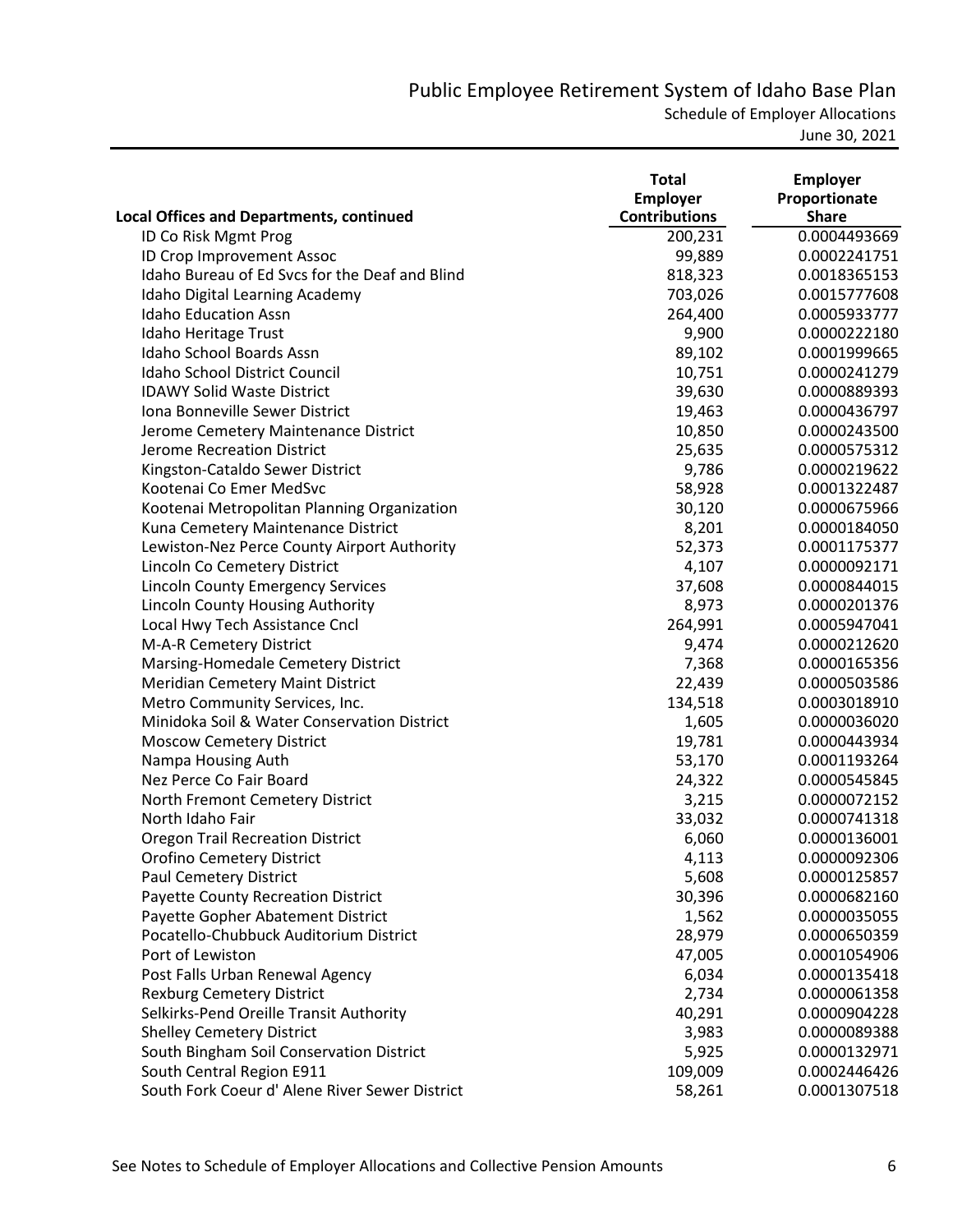Schedule of Employer Allocations

|                                                                           | <b>Total</b><br><b>Employer</b> | <b>Employer</b><br>Proportionate |
|---------------------------------------------------------------------------|---------------------------------|----------------------------------|
| <b>Local Offices and Departments, continued</b>                           | <b>Contributions</b>            | <b>Share</b>                     |
| South Idaho Solid Waste District                                          | 416,340                         | 0.0009343679                     |
| South Idaho Timber Protection Assoc.                                      | 74,571                          | 0.0001673554                     |
| Southern Valley County Rec District                                       | 13,720                          | 0.0000307910                     |
| Twin Falls Co Pest Abatement District                                     | 11,580                          | 0.0000259883                     |
| Twin Falls County Fair                                                    | 24,572                          | 0.0000551455                     |
| Twin Falls Housing Auth                                                   | 55,443                          | 0.0001244275                     |
| Valley Recreation District of Hazelton                                    | 5,660                           | 0.0000127024                     |
| <b>Valley Regional Transit</b>                                            | 244,233                         | 0.0005481181                     |
| Valley Soil & Water Conservation District                                 | 3,841                           | 0.0000086201                     |
| W Boise Sewer District                                                    | 35,308                          | 0.0000792397                     |
| <b>Weiser Ambulance District</b>                                          | 49,654                          | 0.0001114356                     |
| <b>Weiser Memorial Hospital</b>                                           | 877,644                         | 0.0019696460                     |
| <b>West End Cemetery District</b>                                         | 6,581                           | 0.0000147694                     |
| <b>Wilder Cemetery District</b>                                           | 4,456                           | 0.0000100003                     |
| <b>Wilder Housing Auth</b>                                                | 18,930                          | 0.0000424835                     |
| Wood River Soil & Water Conservation District                             | 2,095                           | 0.0000047017                     |
|                                                                           |                                 |                                  |
| <b>Community Colleges and Public Schools</b>                              |                                 |                                  |
| Aberdeen School District                                                  | 507,960                         | 0.0011399854                     |
| Alturas International Academy                                             | 203,219                         | 0.0004560727                     |
| American Falls SD                                                         | 1,058,806                       | 0.0023762175                     |
| American Heritage Charter School<br>Another Choice Virtual Charter School | 198,723                         | 0.0004459826                     |
| Anser of Idaho Inc                                                        | 275,611                         | 0.0006185379                     |
| Arbon School District                                                     | 219,578<br>19,857               | 0.0004927863                     |
| <b>Avery School District</b>                                              | 16,724                          | 0.0000445639<br>0.0000375327     |
| <b>Basin School District</b>                                              | 276,733                         | 0.0006210560                     |
| Bear Lake School District                                                 | 678,952                         | 0.0015237330                     |
| <b>Bingham Academy</b>                                                    | 94,295                          | 0.0002116208                     |
| <b>Blackfoot Charter Comm Learning Ctr</b>                                | 209,174                         | 0.0004694372                     |
| <b>Blackfoot School District</b>                                          | 2,154,532                       | 0.0048352923                     |
| <b>Blaine Co School District</b>                                          | 4,349,920                       | 0.0097622754                     |
| <b>Bliss School District</b>                                              | 139,617                         | 0.0003133344                     |
| <b>Boise Ind School District</b>                                          | 19,653,453                      | 0.0441071150                     |
| <b>Bonneville School District</b>                                         | 7,151,500                       | 0.0160497004                     |
| <b>Boundary County SD</b>                                                 | 875,676                         | 0.0019652293                     |
| <b>Bruneau-Grandview SD</b>                                               | 243,205                         | 0.0005458110                     |
| <b>Buhl School District</b>                                               | 706,218                         | 0.0015849245                     |
| <b>Butte Co School District</b>                                           | 269,362                         | 0.0006045137                     |
| <b>Caldwell School District</b>                                           | 3,256,187                       | 0.0073076733                     |
| <b>Camas Co School District</b>                                           | 167,785                         | 0.0003765502                     |
| Cambridge School District                                                 | 141,789                         | 0.0003182089                     |
| Canyon-Owyhee SD (COSSA)                                                  | 415,944                         | 0.0009334792                     |
| <b>Cascade School District</b>                                            | 212,285                         | 0.0004764190                     |
| Cassia Co SD                                                              | 3,049,470                       | 0.0068437503                     |
| Castleford SD                                                             | 215,034                         | 0.0004825884                     |
| Challis Jt SD                                                             | 259,362                         | 0.0005820712                     |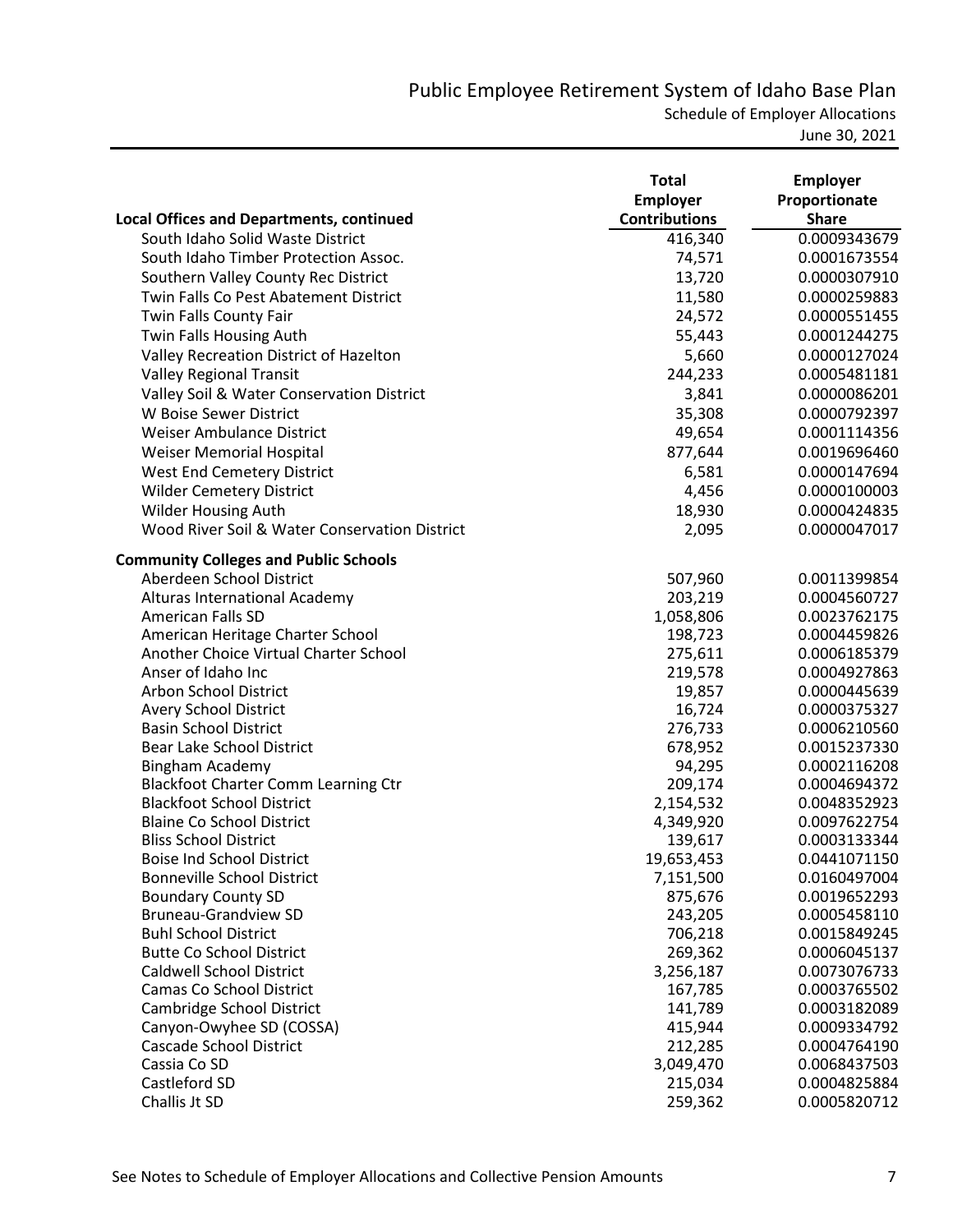Schedule of Employer Allocations

|                                                         | <b>Total</b><br><b>Employer</b> | <b>Employer</b><br>Proportionate |
|---------------------------------------------------------|---------------------------------|----------------------------------|
| <b>Community Colleges and Public Schools, continued</b> | <b>Contributions</b>            | <b>Share</b>                     |
| Chief Tahgee Elementary Academy                         | 93,619                          | 0.0002101037                     |
| <b>Clark Co School District</b>                         | 146,247                         | 0.0003282137                     |
| Clearwater/Orofino Jt SD                                | 830,470                         | 0.0018637761                     |
| Coeur d'Alene Charter Academy                           | 338,327                         | 0.0007592878                     |
| Coeur d'Alene SD                                        | 6,790,709                       | 0.0152399979                     |
| College of Eastern Idaho                                | 359,817                         | 0.0008075166                     |
| College of So Idaho                                     | 1,983,428                       | 0.0044512935                     |
| College of Western Idaho                                | 908,878                         | 0.0020397427                     |
| <b>Compass Public Charter School</b>                    | 531,524                         | 0.0011928688                     |
| Cottonwood SD                                           | 267,652                         | 0.0006006760                     |
| Council Valley SD                                       | 181,792                         | 0.0004079853                     |
| Culdesac Jt SD                                          | 121,090                         | 0.0002717553                     |
| Dietrich School District                                | 157,088                         | 0.0003525436                     |
| Doral Academy of Idaho                                  | 66,068                          | 0.0001482726                     |
| Elevate Academy, Inc                                    | 299,424                         | 0.0006719801                     |
| <b>Emmett School District</b>                           | 1,461,632                       | 0.0032802567                     |
| Falconridge Charter School                              | 143,424                         | 0.0003218782                     |
| Fern-Waters Public Charter School                       | 30,765                          | 0.0000690441                     |
| <b>Filer School District</b>                            | 888,880                         | 0.0019948623                     |
| <b>Firth School District</b>                            | 403,206                         | 0.0009048921                     |
| Forge International School                              | 207,517                         | 0.0004657185                     |
| <b>Fruitland School District</b>                        | 878,559                         | 0.0019716995                     |
| <b>Future Public School Inc</b>                         | 184,767                         | 0.0004146620                     |
| Garden Valley SD                                        | 206,499                         | 0.0004634338                     |
| Gem Prep Pocatello                                      | 146,830                         | 0.0003295221                     |
| Gem Prep: Meridian North LLC                            | 11,371                          | 0.0000255193                     |
| Gem Prep: Meridian, Inc.                                | 155,206                         | 0.0003483199                     |
| Gem Prep: Nampa, Inc.                                   | 159,290                         | 0.0003574854                     |
| Gem Prep: Online, LLC                                   | 294,519                         | 0.0006609721                     |
| <b>Genesee School District</b>                          | 279,954                         | 0.0006282847                     |
| Glenns Ferry Jt SD                                      | 310,795                         | 0.0006974994                     |
| Gooding Jt SD                                           | 745,209                         | 0.0016724297                     |
| <b>Grace School District</b>                            | 348,475                         | 0.0007820624                     |
| Hagerman Jt SD                                          | 229,548                         | 0.0005151614                     |
| Hansen School District                                  | 242,433                         | 0.0005440784                     |
| Hayden Canyon Charter                                   | 123,997                         | 0.0002782793                     |
| Heritage Academy                                        | 101,001                         | 0.0002266707                     |
| Heritage Community Charter School                       | 208,935                         | 0.0004689008                     |
| <b>Highland Jt SD</b>                                   | 174,572                         | 0.0003917819                     |
| Homedale School District                                | 600,679                         | 0.0013480694                     |
| Horseshoe Bend SD                                       | 207,128                         | 0.0004648455                     |
| I Succeed Virtual High School                           | 259,582                         | 0.0005825650                     |
| ID High Sch Activity Assn                               | 48,199                          | 0.0001081702                     |
| Idaho Arts Charter School                               | 533,734                         | 0.0011978285                     |
| Idaho College and Career Readiness Academy              | 76,731                          | 0.0001722030                     |
| Idaho Falls SD                                          | 5,790,544                       | 0.0129953851                     |
| Idaho Science & Technology Charter School               | 198,793                         | 0.0004461397                     |
|                                                         |                                 |                                  |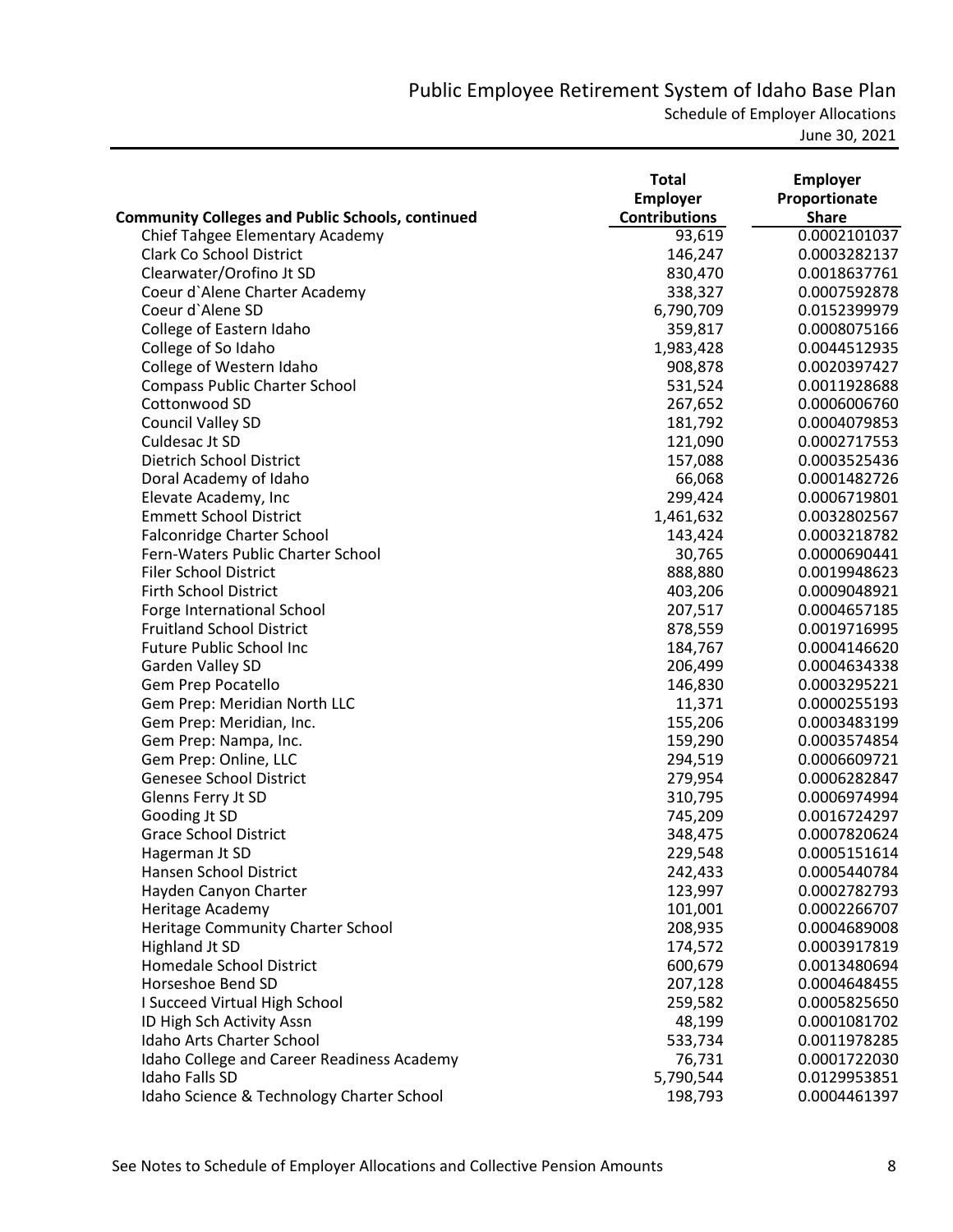Schedule of Employer Allocations

|                                                         | <b>Total</b>         | <b>Employer</b> |
|---------------------------------------------------------|----------------------|-----------------|
|                                                         | <b>Employer</b>      | Proportionate   |
| <b>Community Colleges and Public Schools, continued</b> | <b>Contributions</b> | <b>Share</b>    |
| Idaho Virtual Academy                                   | 810,051              | 0.0018179509    |
| Idaho Virtual Education Partners, Inc.                  | 209,892              | 0.0004710486    |
| Inspire Virtual Charter School                          | 396,698              | 0.0008902865    |
| <b>Island Park Charter School</b>                       | 10,490               | 0.0000235421    |
| Jerome School District                                  | 2,137,896            | 0.0047979571    |
| Kamiah Jt SD                                            | 326,921              | 0.0007336900    |
| <b>Kellogg School District</b>                          | 805,599              | 0.0018079595    |
| Kendrick School District                                | 210,387              | 0.0004721595    |
| Kimberly School District                                | 1,095,999            | 0.0024596876    |
| Kootenai Bridge Academy                                 | 100,452              | 0.0002254387    |
| Kootenai School District                                | 192,442              | 0.0004318865    |
| Kootenai Technical Education Campus                     | 99,771               | 0.0002239103    |
| Kuna Jt SD                                              | 2,996,948            | 0.0067258781    |
| Lake Pend Oreille Sch District                          | 2,796,777            | 0.0062766459    |
| <b>Lakeland School District</b>                         | 2,969,846            | 0.0066650547    |
| Lapwai School District                                  | 614,999              | 0.0013802069    |
| Legacy Public Charter School                            | 137,942              | 0.0003095753    |
| Lewiston Independ SD                                    | 3,542,042            | 0.0079492013    |
| Liberty Charter School Inc                              | 198,106              | 0.0004445979    |
| Mackay School District                                  | 159,610              | 0.0003582035    |
| <b>Madison School District</b>                          | 2,954,407            | 0.0066304058    |
| Marsh Valley Jt SD                                      | 631,661              | 0.0014176005    |
| <b>Marsing School District</b>                          | 487,483              | 0.0010940301    |
| <b>McCall Donnelly SD</b>                               | 1,079,513            | 0.0024226890    |
| <b>Meadows Valley SD</b>                                | 141,042              | 0.0003165325    |
| Melba School District                                   | 430,339              | 0.0009657851    |
| Meridian Charter High School Inc                        | 154,647              | 0.0003470654    |
| Meridian Medical Arts Charter School                    | 146,217              | 0.0003281464    |
| Middleton SD                                            | 1,924,777            | 0.0043196664    |
| Midvale School District                                 | 125,017              | 0.0002805685    |
| Minidoka County SD                                      | 2,398,109            | 0.0053819382    |
| Monticello Montessori Charter School                    | 124,341              | 0.0002790514    |
| <b>Mosaics Public School</b>                            | 109,050              | 0.0002447346    |
| <b>Moscow Charter School</b>                            | 100,194              | 0.0002248596    |
| <b>Moscow School District</b>                           | 2,011,062            | 0.0045133109    |
| <b>Mountain Home SD</b>                                 | 1,989,052            | 0.0044639151    |
| Mountain View School District                           | 842,507              | 0.0018907900    |
| <b>Mullan School District</b>                           | 169,418              | 0.0003802151    |
| Murtaugh School District                                | 250,496              | 0.0005621738    |
| Nampa School District                                   | 7,436,290            | 0.0166888382    |
| New Plymouth SD                                         | 570,940              | 0.0012813278    |
| NezPerce Jt SD                                          | 166,375              | 0.0003733859    |
| North Gem SD                                            | 136,784              | 0.0003069765    |
| North Idaho College                                     | 1,228,265            | 0.0027565245    |
| North Star Charter School                               | 467,393              | 0.0010489432    |
| North Valley Academy Charter School                     | 119,632              | 0.0002684832    |
| <b>Notus School District</b>                            | 265,366              | 0.0005955457    |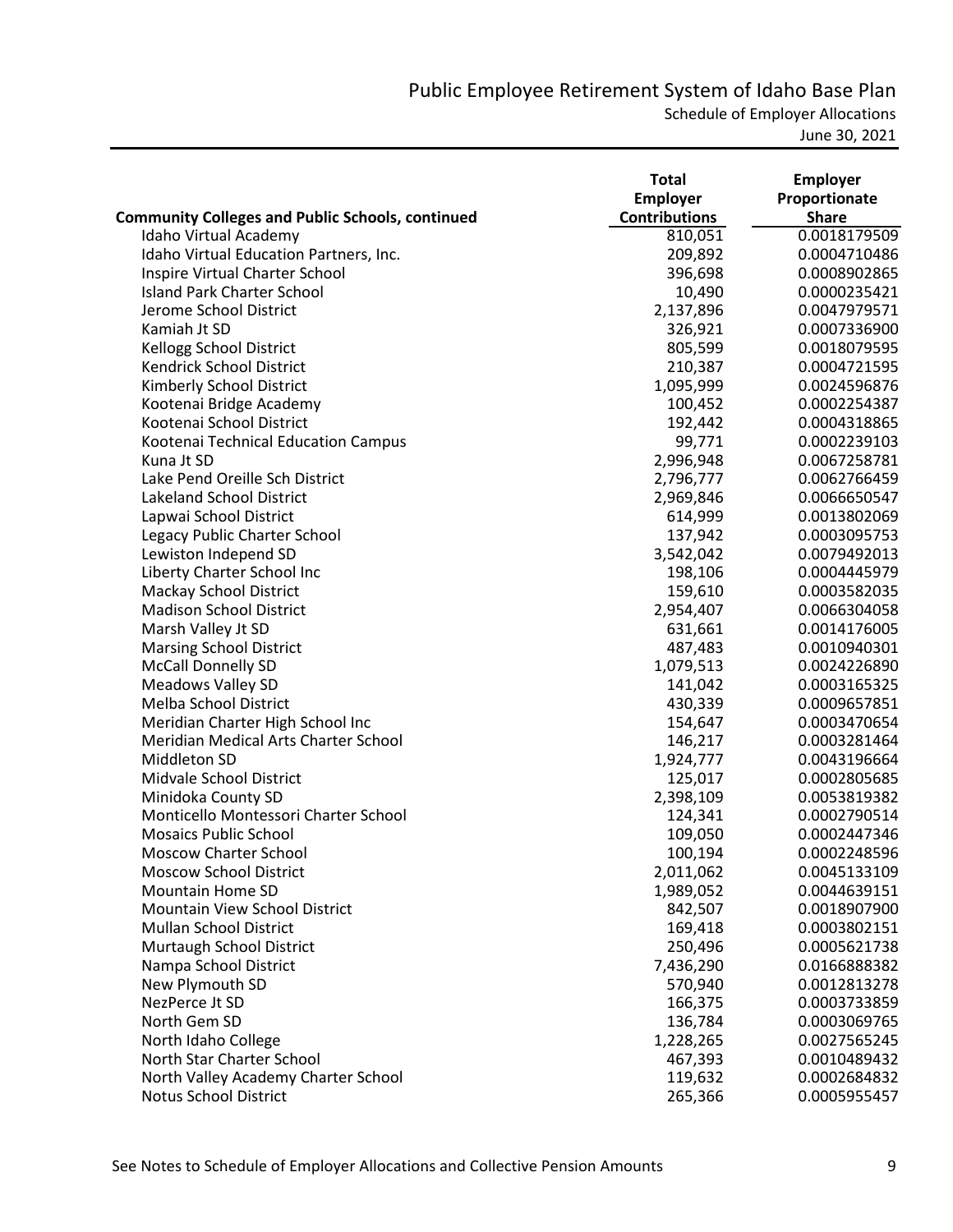Schedule of Employer Allocations

|                                                         | <b>Total</b>         | <b>Employer</b> |
|---------------------------------------------------------|----------------------|-----------------|
|                                                         | Employer             | Proportionate   |
| <b>Community Colleges and Public Schools, continued</b> | <b>Contributions</b> | <b>Share</b>    |
| Oneida School District                                  | 731,946              | 0.0016426643    |
| Palouse Prairie Education Organization                  | 104,747              | 0.0002350777    |
| Parma School District                                   | 594,757              | 0.0013347790    |
| Pathways in Education - Nampa, Inc.                     | 83,828               | 0.0001881304    |
| Payette River Regional Technical Academy                | 114,388              | 0.0002567144    |
| Payette School District                                 | 849,391              | 0.0019062394    |
| Peace Valley Charter                                    | 132,727              | 0.0002978716    |
| Pinecrest Academy of Idaho                              | 57,469               | 0.0001289744    |
| Pleasant Valley SD                                      | 9,416                | 0.0000211318    |
| Plummer-Worley Jt SD                                    | 414,627              | 0.0009305235    |
| Pocatello Community Charter Sch                         | 175,088              | 0.0003929399    |
| Pocatello School District                               | 6,951,175            | 0.0156001225    |
| Post Falls Sch District                                 | 3,381,140            | 0.0075880982    |
| <b>Potlatch School District</b>                         | 372,693              | 0.0008364135    |
| <b>Prairie School District</b>                          | 7,447                | 0.0000167129    |
| <b>Preston School District</b>                          | 1,195,912            | 0.0026839166    |
| Project Impact STEM Academy                             | 112,041              | 0.0002514472    |
| Richard McKenna Charter Hi Sch                          | 228,016              | 0.0005117232    |
| Richfield School District                               | 168,572              | 0.0003783165    |
| <b>Rigby School District</b>                            | 3,110,972            | 0.0069817757    |
| <b>Ririe School District</b>                            | 433,853              | 0.0009736714    |
| <b>Rockland School District</b>                         | 155,588              | 0.0003491772    |
| Rolling Hills Charter School                            | 170,600              | 0.0003828678    |
| Sage International School of Boise                      | 573,994              | 0.0012881817    |
| Salmon River Jt School District                         | 163,818              | 0.0003676473    |
| Salmon School District                                  | 462,832              | 0.0010387073    |
| Sandpoint Charter School                                | 198,624              | 0.0004457604    |
| Shelley Jt SD                                           | 1,139,131            | 0.0025564862    |
| <b>Shoshone School District</b>                         | 352,895              | 0.0007919820    |
| <b>Snake River SD</b>                                   | 1,011,289            | 0.0022695778    |
| Soda Springs SD                                         | 552,600              | 0.0012401684    |
| South Lemhi SD                                          | 106,863              | 0.0002398265    |
| St Anthony SD (FremontCoSD)                             | 1,317,791            | 0.0029574426    |
| <b>St Maries School District</b>                        | 634,548              | 0.0014240796    |
| <b>STEM Charter Academy</b>                             | 225,401              | 0.0005058545    |
| Sugar-Salem SD                                          | 846,967              | 0.0019007994    |
| Swan Valley SD                                          | 53,980               | 0.0001211442    |
| Syringa Mountain School                                 | 69,170               | 0.0001552343    |
| <b>Taylors Crossing Public Charter School</b>           | 182,030              | 0.0004085195    |
| <b>Teton School District</b>                            | 1,275,467            | 0.0028624573    |
| The Academy, Inc.                                       | 214,659              | 0.0004817469    |
| The Village Charter School                              | 115,644              | 0.0002595332    |
| Thomas Jefferson Charter School                         | 206,613              | 0.0004636897    |
| Three Creek SD                                          | 8,769                | 0.0000196798    |
| Treasure Valley Classical Academy, Inc                  | 221,483              | 0.0004970616    |
| <b>Troy School District</b>                             | 250,493              | 0.0005621670    |
| Twin Falls SD                                           | 5,048,280            | 0.0113295647    |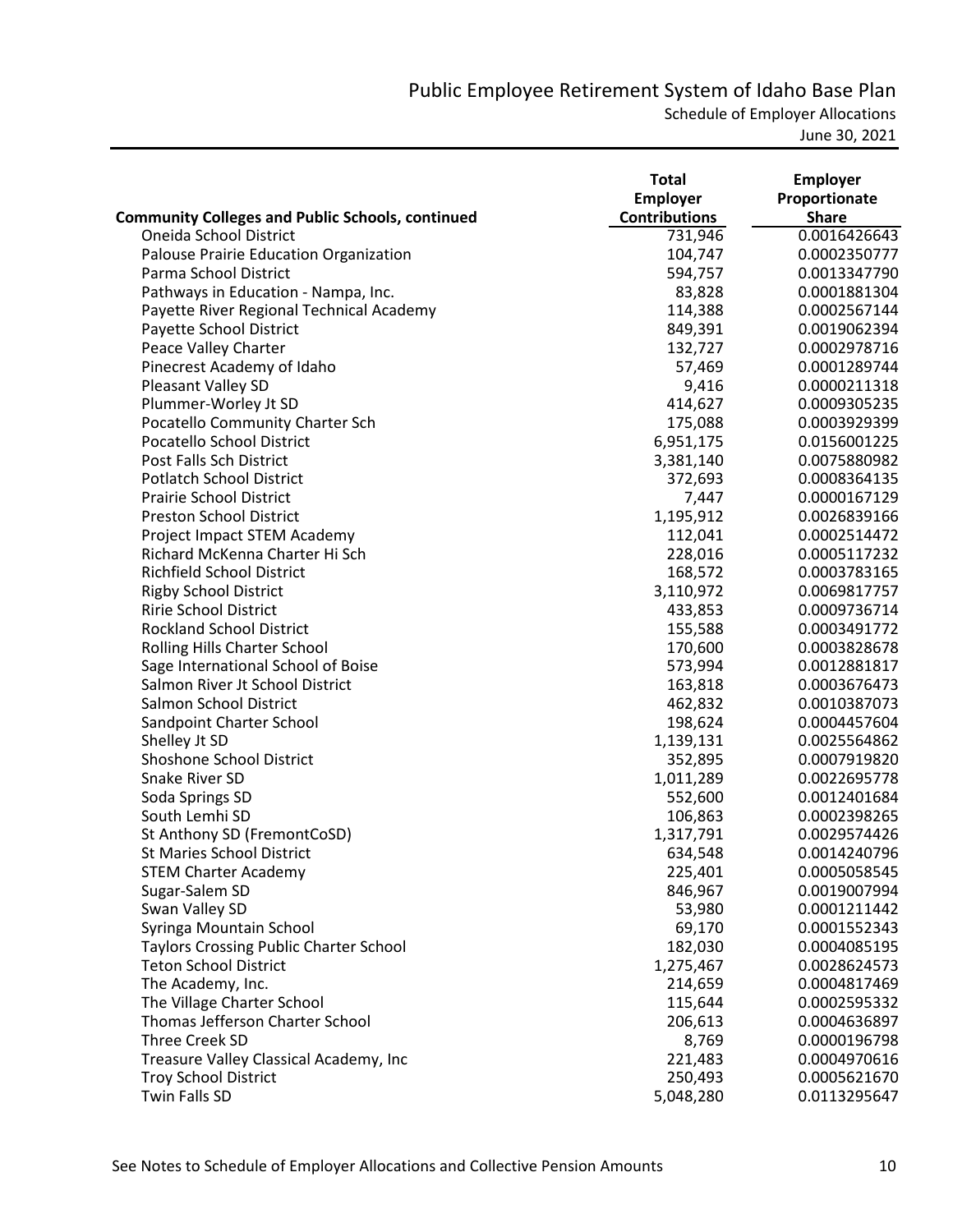Schedule of Employer Allocations

|                                                         | <b>Total</b><br>Employer | <b>Employer</b><br>Proportionate |
|---------------------------------------------------------|--------------------------|----------------------------------|
| <b>Community Colleges and Public Schools, continued</b> | <b>Contributions</b>     | <b>Share</b>                     |
| Upper Carmen Charter Sch                                | 32,567                   | 0.0000730882                     |
| <b>Valley School District</b>                           | 369,336                  | 0.0008288796                     |
| Vallivue School District                                | 5,016,669                | 0.0112586219                     |
| <b>Victory Charter School</b>                           | 186,634                  | 0.0004188520                     |
| Vision Charter School                                   | 366,376                  | 0.0008222366                     |
| <b>Wallace School District</b>                          | 429,107                  | 0.0009630202                     |
| Weiser School District                                  | 871,613                  | 0.0019561110                     |
| <b>Wendell School District</b>                          | 636,172                  | 0.0014277243                     |
| West Ada County School District                         | 21,337,241               | 0.0478859425                     |
| West Bonner Co Sch District                             | 799,943                  | 0.0017952661                     |
| West Jefferson SD                                       | 407,324                  | 0.0009141338                     |
| West Side SD                                            | 426,820                  | 0.0009578876                     |
| White Pine Charter School                               | 282,951                  | 0.0006350107                     |
| Whitepine Jt Sch District                               | 240,677                  | 0.0005401376                     |
| <b>Wilder School District</b>                           | 281,653                  | 0.0006320976                     |
| Xavier Charter School                                   | 299,551                  | 0.0006722651                     |
| <b>Counties</b>                                         |                          |                                  |
| Ada County                                              | 15,175,773               | 0.0340581151                     |
| <b>Adams County</b>                                     | 350,510                  | 0.0007866294                     |
| <b>Bannock County</b>                                   | 2,299,909                | 0.0051615536                     |
| <b>Bear Lake County</b>                                 | 336,240                  | 0.0007546041                     |
| Benewah County                                          | 332,623                  | 0.0007464867                     |
| <b>Bingham County</b>                                   | 1,461,168                | 0.0032792154                     |
| <b>Blaine County</b>                                    | 1,442,606                | 0.0032375577                     |
| <b>Boise County</b>                                     | 416,918                  | 0.0009356651                     |
| <b>Bonner County</b>                                    | 2,863,423                | 0.0064262157                     |
| <b>Bonneville County</b>                                | 3,363,059                | 0.0075475200                     |
| <b>Boundary County</b>                                  | 619,582                  | 0.0013904923                     |
| <b>Butte County</b>                                     | 179,749                  | 0.0004034003                     |
| <b>Camas County</b>                                     | 123,387                  | 0.0002769104                     |
| Canyon County                                           | 5,158,468                | 0.0115768533                     |
| Caribou County                                          | 461,502                  | 0.0010357224                     |
| Cassia County                                           | 897,753                  | 0.0020147755                     |
| <b>Clark County</b>                                     | 135,328                  | 0.0003037089                     |
| <b>Clearwater County</b>                                | 464,429                  | 0.0010422913                     |
| <b>Custer County</b>                                    | 195,946                  | 0.0004397503                     |
| <b>Elmore County</b>                                    | 1,085,194                | 0.0024354385                     |
| <b>Franklin County</b>                                  | 399,822                  | 0.0008972975                     |
| <b>Fremont County</b>                                   | 993,444                  | 0.0022295293                     |
| <b>Gem County</b>                                       | 585,945                  | 0.0013150027                     |
| <b>Gooding County</b>                                   | 545,956                  | 0.0012252577                     |
| Idaho County                                            | 509,367                  | 0.0011431431                     |
| Jefferson County                                        | 882,187                  | 0.0019798416                     |
| Jerome County                                           | 708,981                  | 0.0015911253                     |
| Kootenai County                                         | 5,478,517                | 0.0122951208                     |
| Latah County                                            | 1,112,203                | 0.0024960533                     |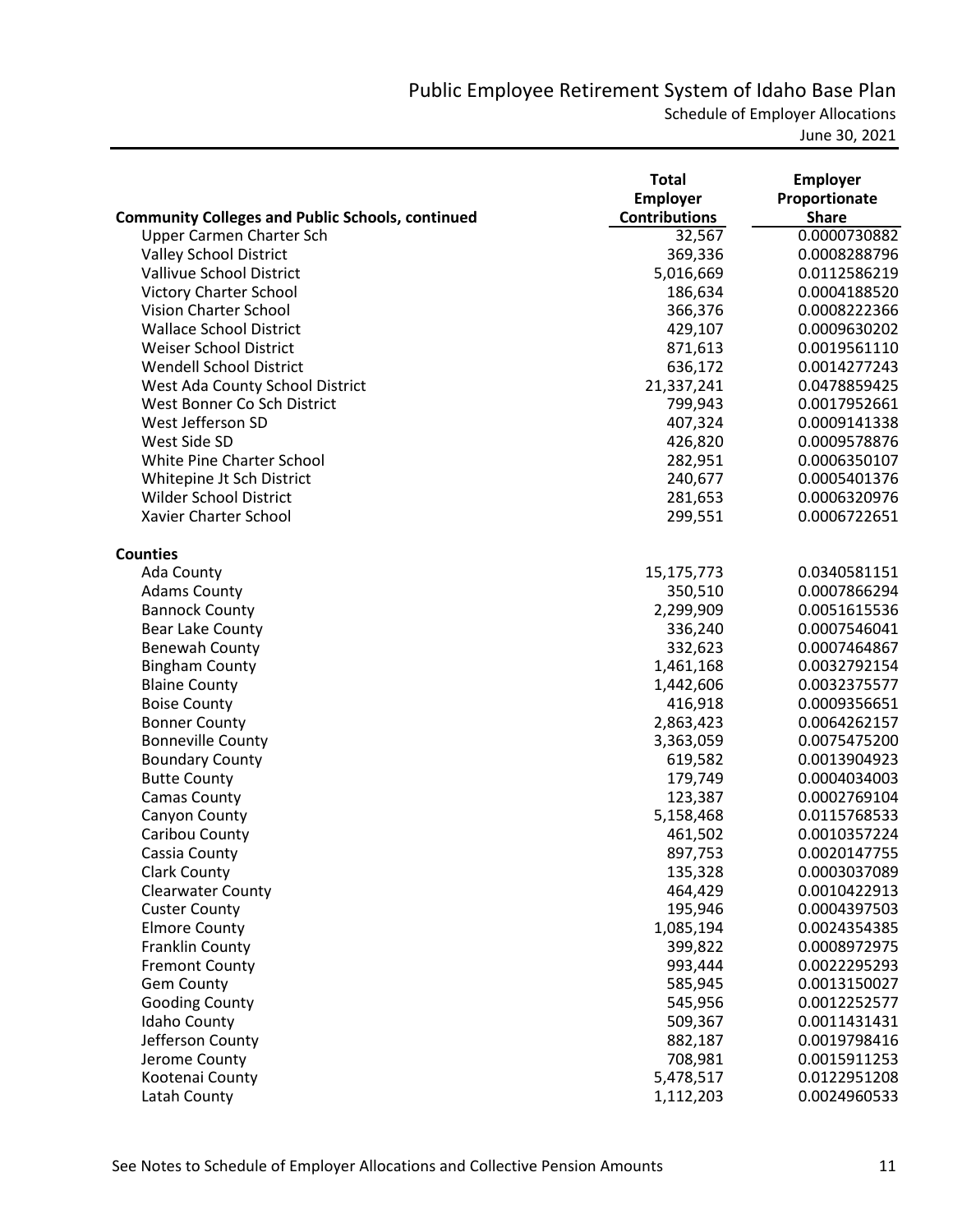|                               | <b>Total</b>         | <b>Employer</b> |
|-------------------------------|----------------------|-----------------|
|                               | <b>Employer</b>      | Proportionate   |
| <b>Counties, continued</b>    | <b>Contributions</b> | <b>Share</b>    |
| Lemhi County                  | 432,462              | 0.0009705496    |
| Lewis County                  | 147,501              | 0.0003310280    |
| Lincoln County                | 174,539              | 0.0003917078    |
| <b>Madison County</b>         | 1,127,944            | 0.0025313799    |
| Minidoka County               | 557,539              | 0.0012512527    |
| Nez Perce County              | 1,516,962            | 0.0034044306    |
| Oneida County                 | 226,478              | 0.0005082716    |
| Owyhee County                 | 379,991              | 0.0008527920    |
| Payette County                | 679,985              | 0.0015260513    |
| Power County                  | 309,133              | 0.0006937694    |
| Shoshone County               | 618,305              | 0.0013876264    |
| <b>Teton County</b>           | 521,020              | 0.0011692952    |
| Twin Falls County             | 2,463,622            | 0.0055289653    |
| <b>Valley County</b>          | 787,228              | 0.0017667306    |
| <b>Washington County</b>      | 505,936              | 0.0011354431    |
| <b>Cities</b>                 |                      |                 |
| City of Aberdeen              | 66,542               | 0.0001493364    |
| City of Albion                | 16,443               | 0.0000369021    |
| <b>City of American Falls</b> | 150,856              | 0.0003385575    |
| City of Ammon                 | 345,766              | 0.0007759828    |
| City of Arco                  | 27,965               | 0.0000627602    |
| City of Ashton                | 44,833               | 0.0001006161    |
| City of Athol                 | 17,549               | 0.0000393842    |
| City of Bancroft              | 15,325               | 0.0000343930    |
| City of Basalt                | 1,650                | 0.0000037030    |
| City of Bellevue              | 99,623               | 0.0002235782    |
| City of Blackfoot             | 467,791              | 0.0010498365    |
| City of Bliss                 | 8,574                | 0.0000192421    |
| City of Bloomington           | 2,357                | 0.0000052897    |
| City of Boise                 | 12,592,396           | 0.0282603906    |
| City of Bonners Ferry         | 260,679              | 0.0005850269    |
| City of Bovill                | 3,837                | 0.0000086112    |
| City of Buhl                  | 178,163              | 0.0003998410    |
| City of Burley                | 433,882              | 0.0009737364    |
| City of Caldwell              | 1,525,259            | 0.0034230511    |
| City of Cambridge             | 12,046               | 0.0000270341    |
| City of Carey                 | 9,264                | 0.0000207907    |
| City of Cascade               | 46,399               | 0.0001041306    |
| City of Castleford            | 5,950                | 0.0000133532    |
| City of Challis               | 14,641               | 0.0000328580    |
| City of Chubbuck              | 732,850              | 0.0016446931    |
| City of Clark Fork            | 11,103               | 0.0000249178    |
| City of Coeur d'Alene         | 2,574,147            | 0.0057770102    |
| City of Cottonwood            | 40,685               | 0.0000913070    |
| City of Council               | 21,236               | 0.0000476587    |
| City of Craigmont             | 15,650               | 0.0000351224    |
|                               |                      |                 |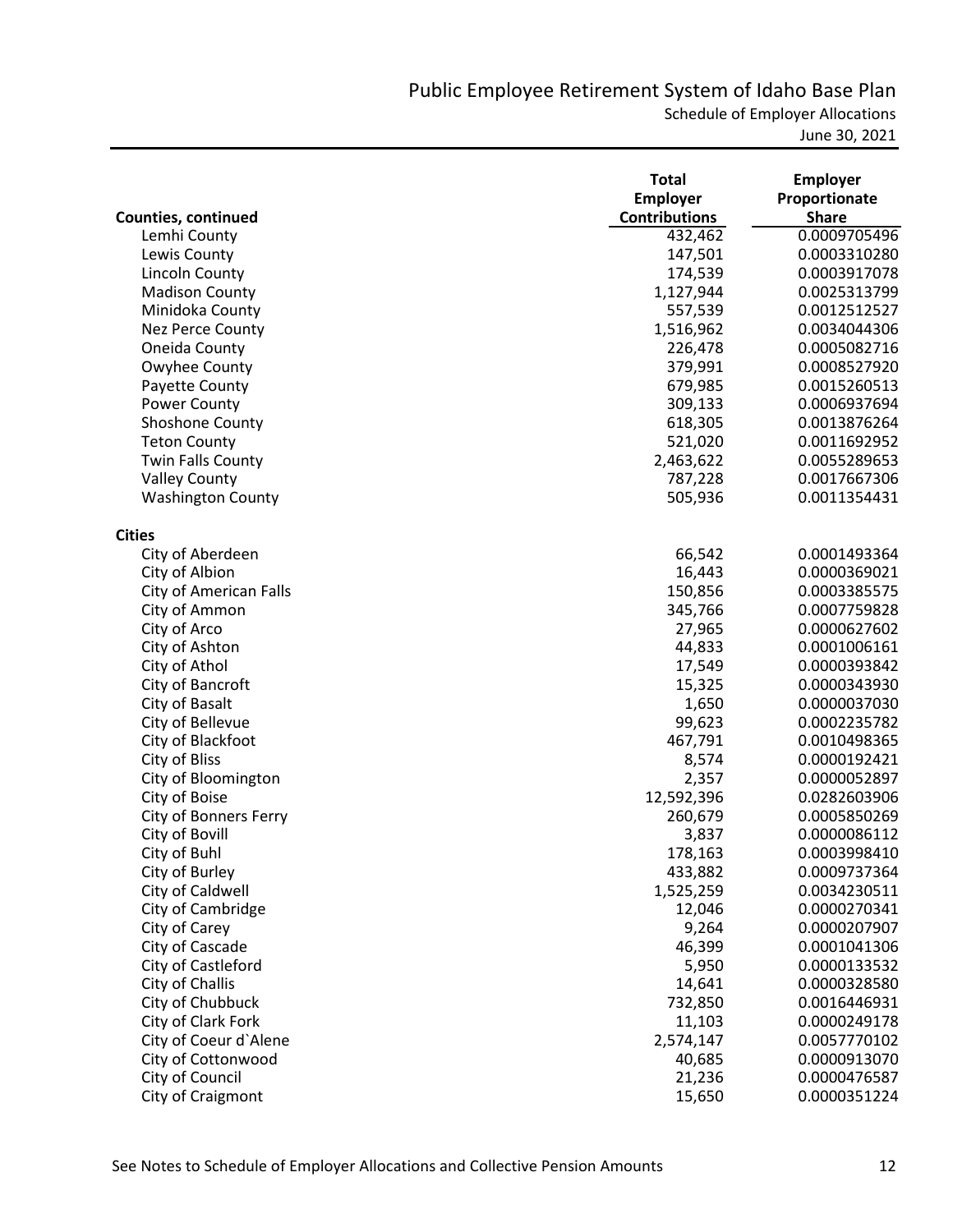Schedule of Employer Allocations

|                               | <b>Total</b>         | <b>Employer</b> |
|-------------------------------|----------------------|-----------------|
|                               | <b>Employer</b>      | Proportionate   |
| Cities, continued             | <b>Contributions</b> | <b>Share</b>    |
| City of Culdesac              | 14,135               | 0.0000317224    |
| <b>City of Dalton Gardens</b> | 12,173               | 0.0000273192    |
| City of Deary                 | 14,974               | 0.0000336053    |
| City of Declo                 | 14,006               | 0.0000314329    |
| City of Donnelly              | 13,563               | 0.0000304387    |
| City of Dover                 | 18,869               | 0.0000423466    |
| City of Downey                | 16,454               | 0.0000369268    |
| City of Driggs                | 107,351              | 0.0002409217    |
| City of Dubois                | 13,862               | 0.0000311097    |
| City of Eagle                 | 383,850              | 0.0008614525    |
| City of Emmett                | 263,624              | 0.0005916362    |
| City of Fairfield             | 13,080               | 0.0000293547    |
| City of Filer                 | 114,702              | 0.0002574191    |
| City of Firth                 | 11,485               | 0.0000257751    |
| City of Franklin              | 23,401               | 0.0000525175    |
| City of Fruitland             | 360,534              | 0.0008091257    |
| City of Garden City           | 610,425              | 0.0013699417    |
| <b>City of Genesee</b>        | 23,627               | 0.0000530247    |
| City of Georgetown            | 6,515                | 0.0000146212    |
| City of Glenns Ferry          | 42,394               | 0.0000951424    |
| City of Gooding               | 140,571              | 0.0003154754    |
| City of Grace                 | 28,678               | 0.0000643604    |
| City of Grand View            | 3,947                | 0.0000088580    |
| City of Grangeville           | 117,015              | 0.0002626100    |
| City of Greenleaf             | 30,820               | 0.0000691676    |
| City of Hagerman              | 24,400               | 0.0000547595    |
| City of Hailey                | 380,527              | 0.0008539949    |
| City of Harrison              | 20,525               | 0.0000460631    |
| City of Hayden                | 214,664              | 0.0004817581    |
| City of Hayden Lake           | 20,853               | 0.0000467992    |
| City of Hazelton              | 17,171               | 0.0000385359    |
| City of Heyburn               | 173,517              | 0.0003894142    |
| City of Homedale              | 70,234               | 0.0001576221    |
| City of Hope                  | 3,708                | 0.0000083217    |
| City of Horseshoe Bend        | 24,415               | 0.0000547932    |
| City of Idaho City            | 27,312               | 0.0000612948    |
| City of Idaho Falls           | 4,437,610            | 0.0099590731    |
| City of Inkom                 | 25,675               | 0.0000576209    |
| City of Iona                  | 22,801               | 0.0000511710    |
| City of Island Park           | 5,635                | 0.0000126463    |
| City of Jerome                | 531,348              | 0.0011924738    |
| City of Juliaetta             | 14,211               | 0.0000318929    |
| City of Kamiah                | 59,711               | 0.0001340060    |
| City of Kellogg               | 121,300              | 0.0002722266    |
| City of Kendrick              | 10,974               | 0.0000246283    |
| City of Ketchum               | 360,734              | 0.0008095746    |
| City of Kimberly              | 130,451              | 0.0002927637    |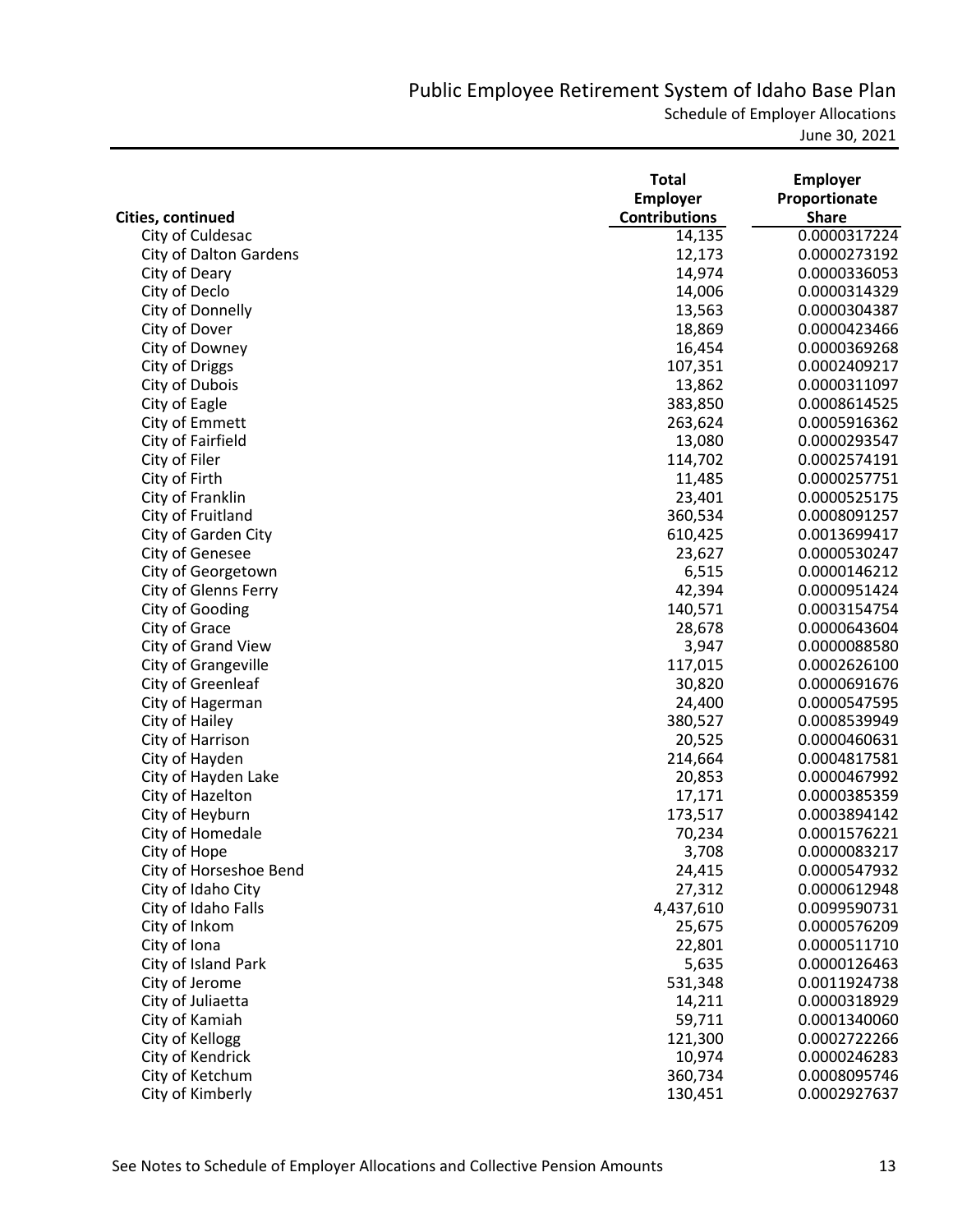Schedule of Employer Allocations

|                              | <b>Total</b>         | <b>Employer</b> |
|------------------------------|----------------------|-----------------|
|                              | <b>Employer</b>      | Proportionate   |
| Cities, continued            | <b>Contributions</b> | <b>Share</b>    |
| City of Kooskia              | 16,187               | 0.0000363276    |
| City of Kootenai             | 6,338                | 0.0000142240    |
| City of Kuna                 | 340,717              | 0.0007646516    |
| City of Lapwai               | 17,832               | 0.0000400193    |
| City of Lava Hot Spr         | 23,478               | 0.0000526903    |
| City of Lewiston             | 1,800,156            | 0.0040399866    |
| City of Mackay               | 14,262               | 0.0000320074    |
| City of Malad                | 43,135               | 0.0000968054    |
| City of Malta                | 12                   | 0.0000000269    |
| <b>City of Marsing</b>       | 33,741               | 0.0000757230    |
| City of McCall               | 513,562              | 0.0011525577    |
| City of McCammon             | 20,325               | 0.0000456142    |
| City of Melba                | 13,299               | 0.0000298462    |
| City of Menan                | 10,247               | 0.0000229968    |
| City of Meridian             | 4,434,859            | 0.0099528992    |
| City of Middleton            | 229,688              | 0.0005154756    |
| City of Montpelier           | 82,623               | 0.0001854261    |
| City of Moscow               | 1,174,290            | 0.0026353916    |
| <b>City of Moyie Springs</b> | 11,858               | 0.0000266122    |
| City of Mtn Home             | 593,264              | 0.0013314283    |
| City of Mud Lake             | 1,670                | 0.0000037479    |
| City of Mullan               | 14,228               | 0.0000319311    |
| City of Nampa                | 3,801,665            | 0.0085318583    |
| City of New Meadows          | 20,000               | 0.0000448849    |
| City of New Plymouth         | 39,979               | 0.0000897226    |
| City of Newdale              | 8,091                | 0.0000181582    |
| City of Nezperce             | 14,642               | 0.0000328602    |
| City of Notus                | 7,872                | 0.0000176667    |
| City of Oakley               | 11,608               | 0.0000260512    |
| City of Oldtown              | 501                  | 0.0000011244    |
| City of Orofino              | 167,555              | 0.0003760341    |
| City of Osburn               | 33,130               | 0.0000743518    |
| City of Paris                | 15,405               | 0.0000345726    |
| City of Parker               | 4,017                | 0.0000090151    |
| City of Parma                | 66,314               | 0.0001488247    |
| City of Paul                 | 36,067               | 0.0000809431    |
| City of Payette              | 231,431              | 0.0005193873    |
| City of Peck                 | 6,740                | 0.0000151262    |
| City of Pinehurst            | 22,954               | 0.0000515143    |
| City of Plummer              |                      |                 |
|                              | 52,458               | 0.0001177285    |
| City of Pocatello            | 3,266,138            | 0.0073300058    |
| City of Ponderay             | 92,230               | 0.0002069865    |
| City of Post Falls           | 1,447,622            | 0.0032488149    |
| City of Potlatch             | 24,678               | 0.0000553834    |
| City of Preston              | 161,949              | 0.0003634528    |
| City of Priest River         | 95,627               | 0.0002146102    |
| City of Rathdrum             | 313,872              | 0.0007044049    |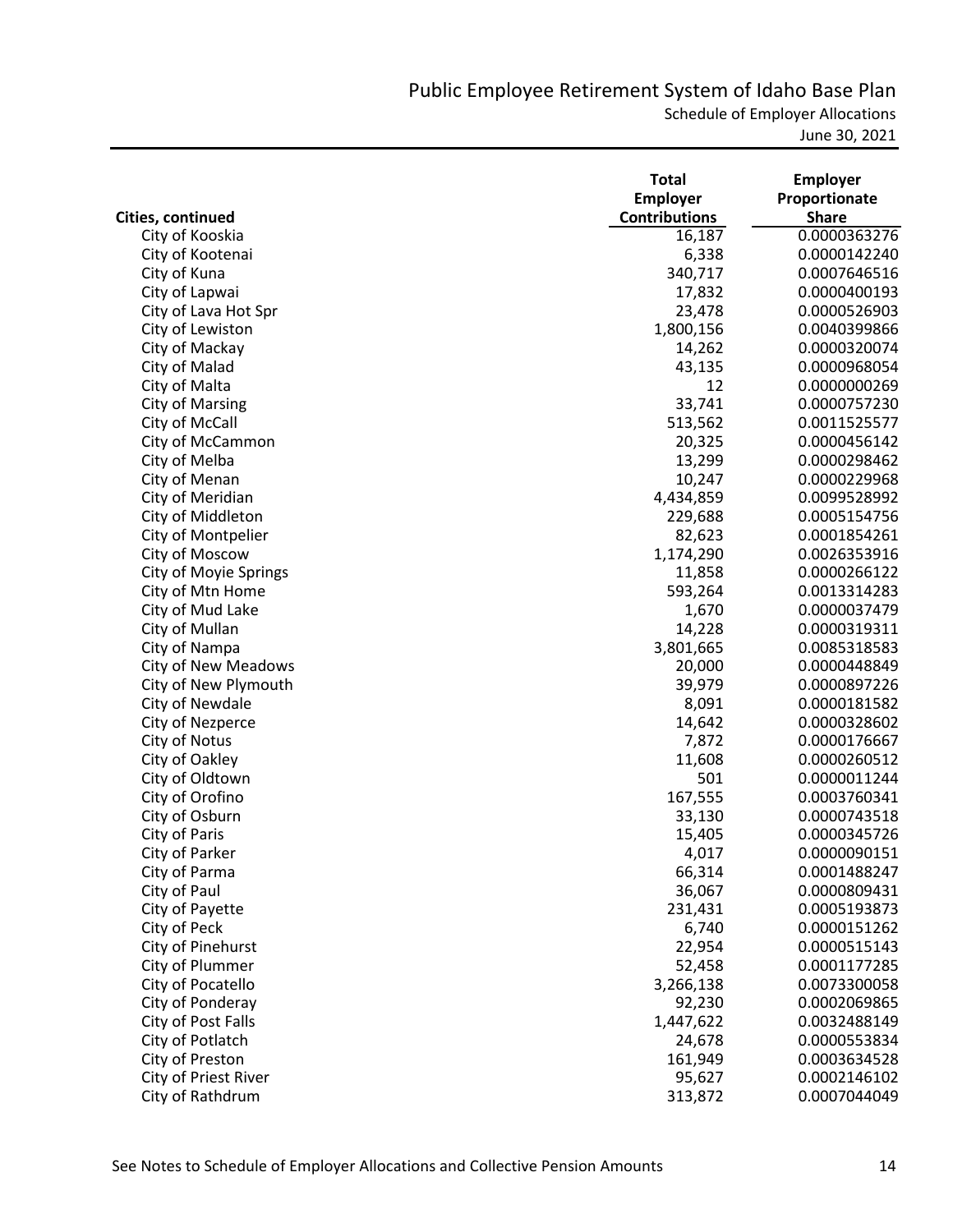Schedule of Employer Allocations

|                                  | <b>Total</b>         | <b>Employer</b> |
|----------------------------------|----------------------|-----------------|
|                                  | Employer             | Proportionate   |
| Cities, continued                | <b>Contributions</b> | <b>Share</b>    |
| City of Rexburg                  | 1,175,669            | 0.0026384864    |
| City of Richfield                | 19,101               | 0.0000428673    |
| City of Rigby                    | 120,491              | 0.0002704110    |
| City of Riggins                  | 27,195               | 0.0000610322    |
| City of Ririe                    | 9,197                | 0.0000206403    |
| City of Roberts                  | 10,353               | 0.0000232346    |
| City of Rupert                   | 358,719              | 0.0008050524    |
| City of Salmon                   | 140,911              | 0.0003162385    |
| City of Sandpoint                | 577,390              | 0.0012958032    |
| City of Shelley                  | 142,043              | 0.0003187789    |
| City of Shoshone                 | 70,472               | 0.0001581563    |
| City of Smelterville             | 11,216               | 0.0000251714    |
| City of Soda Springs             | 179,713              | 0.0004033196    |
| City of Spirit Lake              | 89,662               | 0.0002012233    |
| City of St Anthony               | 79,867               | 0.0001792409    |
| City of St Charles               | 817                  | 0.0000018335    |
| City of St Maries                | 70,559               | 0.0001583515    |
| City of Stanley                  | 6,784                | 0.0000152249    |
| City of Star                     | 30,249               | 0.0000678861    |
| City of Sugar City               | 31,764               | 0.0000712861    |
| City of Sun Valley               | 339,821              | 0.0007626407    |
| City of Tensed                   | 2,924                | 0.0000065622    |
| City of Teton                    | 18,161               | 0.0000407577    |
| City of Tetonia                  | 8,195                | 0.0000183916    |
| City of Troy                     | 25,827               | 0.0000579621    |
| City of Twin Falls               | 2,178,830            | 0.0048898229    |
| City of Ucon                     | 23,515               | 0.0000527734    |
| City of Victor                   | 86,225               | 0.0001935098    |
| City of Wallace                  | 19,219               | 0.0000431321    |
| City of Weippe                   | 7,389                | 0.0000165827    |
| City of Weiser                   | 320,910              | 0.0007201999    |
| City of Wendell                  | 47,982               | 0.0001076832    |
| City of Weston                   | 7,046                | 0.0000158129    |
| City of Wilder                   | 57,255               | 0.0001284941    |
| City of Winchester               | 12,118               | 0.0000271957    |
| City of Worley                   | 11,823               | 0.0000265337    |
| <b>Fire Departments</b>          |                      |                 |
| <b>Blackfoot Fire Department</b> | 220,314              | 0.0004944380    |
| <b>Boise Fire Department</b>     | 3,978,735            | 0.0089292463    |
| <b>Buhl Fire District</b>        | 33,415               | 0.0000749914    |
| <b>Burley Fire Department</b>    | 83,088               | 0.0001864696    |
| <b>Caldwell Fire Department</b>  | 452,256              | 0.0010149721    |
| Coeur d'Alene Fire Department    | 876,980              | 0.0019681558    |
| ID Falls Fire Department         | 1,443,971            | 0.0032406211    |
| Jerome Fire Department           | 102,010              | 0.0002289352    |
| Ketchum Fire Department          | 123,183              | 0.0002764525    |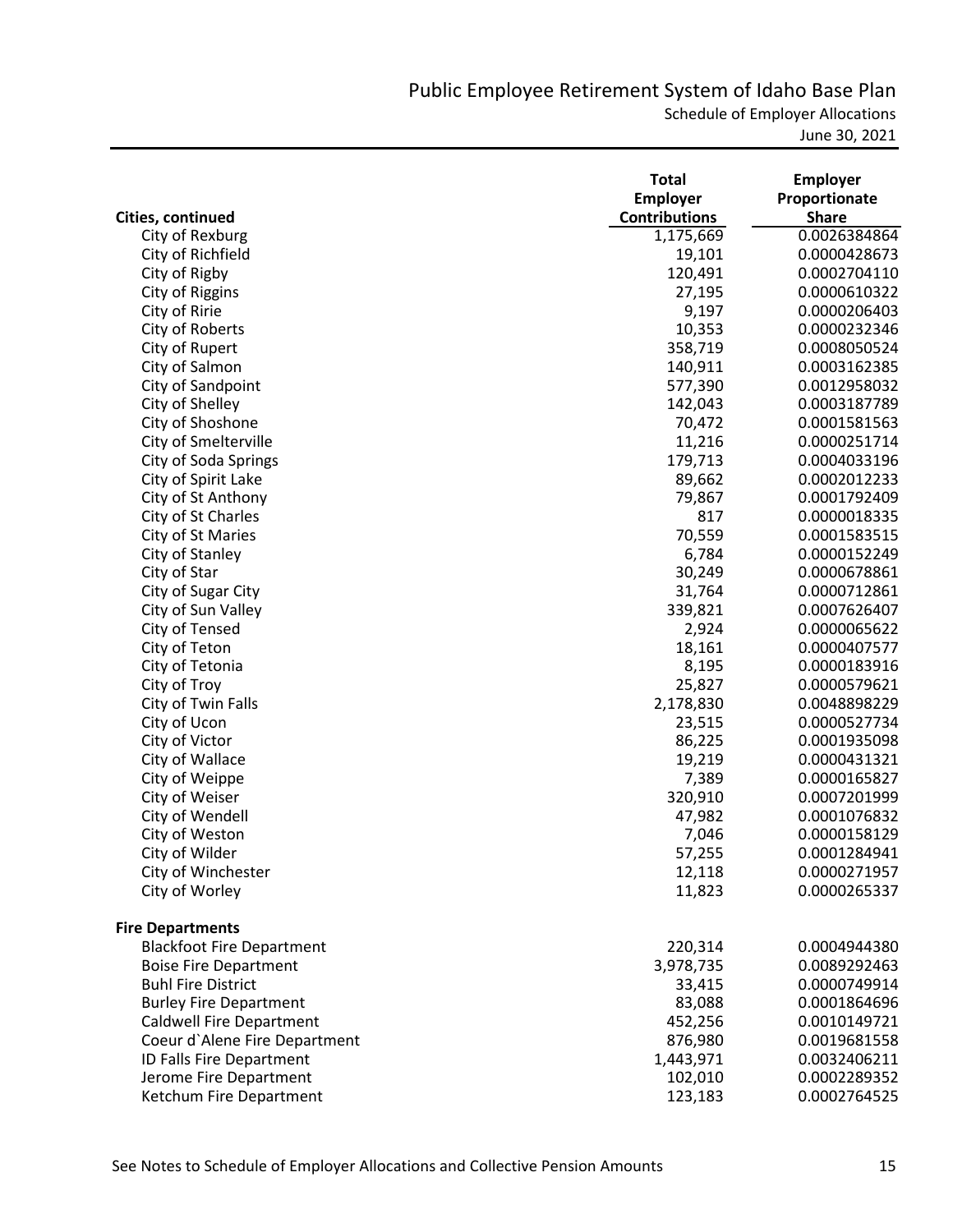|                                    | <b>Total</b>         | <b>Employer</b> |
|------------------------------------|----------------------|-----------------|
|                                    | <b>Employer</b>      | Proportionate   |
| <b>Fire Departments, continued</b> | <b>Contributions</b> | <b>Share</b>    |
| Kootenai Co Fire & Rescue          | 85,599               | 0.0001921049    |
| Kuna Fire District                 | 160,741              | 0.0003607418    |
| Lewiston Fire Department           | 622,673              | 0.0013974292    |
| <b>Moscow Fire Department</b>      | 41,454               | 0.0000930328    |
| Nampa Fire Department              | 1,039,121            | 0.0023320395    |
| Payette Fire Department            | 37,980               | 0.0000852363    |
| Pocatello Fire Department          | 769,056              | 0.0017259482    |
| Rexburg-Madison Fire               | 39,921               | 0.0000895924    |
| Sandpoint Fire Department          | 88,103               | 0.0001977245    |
| Shoshone Co Fd #1                  | 47,018               | 0.0001055198    |
| Shoshone Co Fd #2                  | 86,670               | 0.0001945085    |
| <b>Twin Falls Fire Department</b>  | 431,067              | 0.0009674189    |
| <b>Whitney Fpd</b>                 | 6,042                | 0.0000135597    |
| <b>Highway Districts</b>           |                      |                 |
| Ada County Hwy District            | 2,599,096            | 0.0058330018    |
| Atlanta Hwy District               | 9,309                | 0.0000208917    |
| <b>Bliss Hwy District</b>          | 13,499               | 0.0000302950    |
| <b>Buhl Hwy District</b>           | 47,841               | 0.0001073668    |
| <b>Burley Hwy District</b>         | 66,198               | 0.0001485644    |
| Canyon Hwy District #4             | 193,880              | 0.0004351137    |
| <b>Central Hwy District</b>        | 24,374               | 0.0000547012    |
| Clarkia Better Roads Hwy District  | 7,136                | 0.0000160149    |
| <b>Clearwater Hwy District</b>     | 25,333               | 0.0000568534    |
| <b>Cottonwood Hwy District</b>     | 9,606                | 0.0000215582    |
| Deer Creek Highway District        | 9,703                | 0.0000217759    |
| Dietrich Hwy District #5           | 12,503               | 0.0000280598    |
| Doumecq Highway District           | 2,684                | 0.0000060235    |
| Downey Swan Lake Hwy District      | 25,893               | 0.0000581102    |
| East Side Hwy District             | 133,384              | 0.0002993460    |
| <b>Evergreen Hwy District</b>      | 11,751               | 0.0000263721    |
| Fenn Hwy District                  | 8,163                | 0.0000183198    |
| <b>Ferdinand Hwy District</b>      | 16,041               | 0.0000359999    |
| <b>Filer Highway District</b>      | 28,037               | 0.0000629218    |
| <b>Gem Hwy District</b>            | 14,369               | 0.0000322475    |
| <b>Glenns Ferry Hwy District</b>   | 56,440               | 0.0001266650    |
| <b>Golden Gate Hwy District</b>    | 65,262               | 0.0001464638    |
| <b>Gooding Hwy District</b>        | 26,689               | 0.0000598966    |
| <b>Grangeville Hwy District</b>    | 25,457               | 0.0000571317    |
| <b>Greencreek Hwy District</b>     | 7,234                | 0.0000162349    |
| <b>Hagerman Hwy District</b>       | 11,404               | 0.0000255933    |
| Highway District #1 (Fruitland)    | 51,336               | 0.0001152104    |
| HillsDale Hwy District             | 35,537               | 0.0000797536    |
| Homedale Hwy District              | 14,591               | 0.0000327457    |
| Independent Hwy District           | 37,833               | 0.0000849064    |
| Jerome Hwy District                | 51,268               | 0.0001150578    |
| Kamiah Hwy District                | 9,956                | 0.0000223437    |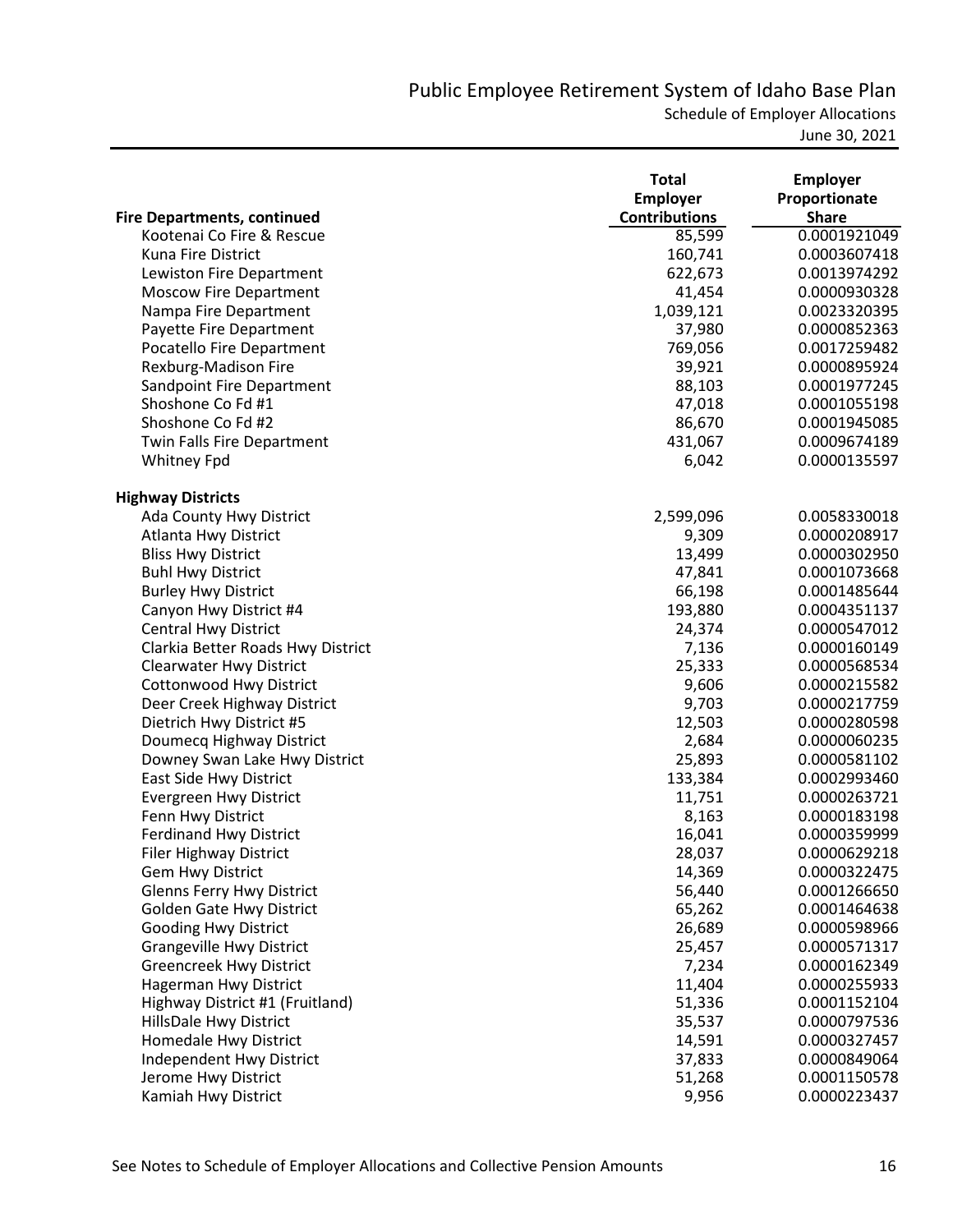|                                           | <b>Total</b>         | <b>Employer</b> |
|-------------------------------------------|----------------------|-----------------|
|                                           | <b>Employer</b>      | Proportionate   |
| <b>Highway Districts, continued</b>       | <b>Contributions</b> | <b>Share</b>    |
| Keuterville Hwy District                  | 15,772               | 0.0000353962    |
| Kidder-Harris Hwy District                | 24,831               | 0.0000557268    |
| Kimama Highway District                   | 6,435                | 0.0000144417    |
| Lakes Hwy District                        | 179,699              | 0.0004032881    |
| Lost River Highway District               | 43,333               | 0.0000972498    |
| Minidoka Co Hwy District                  | 112,222              | 0.0002518534    |
| Mtn Home Hwy District                     | 115,441              | 0.0002590776    |
| Murtaugh Highway District                 | 29,526               | 0.0000662635    |
| N Latah Co Hwy District                   | 173,478              | 0.0003893267    |
| Nampa Hwy District                        | 272,095              | 0.0006106472    |
| North Hwy District                        | 6,001                | 0.0000134677    |
| Notus-Parma Hwy District                  | 56,038               | 0.0001257629    |
| Oakley Highway District                   | 19,442               | 0.0000436326    |
| Plummer-Gateway Hwy District              | 19,209               | 0.0000431097    |
| Post Falls Hwy District                   | 153,331              | 0.0003441120    |
| Prairie Hwy District Bd                   | 17,365               | 0.0000389713    |
| Raft River Hwy District                   | 29,817               | 0.0000669166    |
| Richfield Hwy District #3                 | 17,275               | 0.0000387693    |
| S Latah County Hwy District #2            | 37,881               | 0.0000850142    |
| Shoshone Hwy District #2                  | 27,758               | 0.0000622957    |
| Three Creek SD                            | 5,931                | 0.0000133106    |
| Twin Falls Hwy District                   | 208,895              | 0.0004688110    |
| Union Ind Hwy District                    | 9,862                | 0.0000221327    |
| Weiser Valley Hwy District                | 9,041                | 0.0000202902    |
| Wendell Hwy District #6                   | 23,262               | 0.0000522056    |
| West Point Hwy District                   | 6,423                | 0.0000144148    |
| White Bird Highway District               | 16,214               | 0.0000363881    |
| Winona Hwy District                       | 3,030                | 0.0000068001    |
| Worley Hwy District                       | 147,612              | 0.0003312771    |
|                                           |                      |                 |
| <b>Library Districts</b>                  |                      |                 |
| Aberdeen District Library                 | 6,440                | 0.0000144529    |
| Ada Co Free Library                       | 163,767              | 0.0003675329    |
| American Falls Free Libr                  | 22,366               | 0.0000501947    |
| Bear Lake Co Library                      | 2,387                | 0.0000053570    |
| <b>Boise Basin Library District</b>       | 13,527               | 0.0000303579    |
| Boundary Co Free Lib                      | 33,313               | 0.0000747625    |
| <b>Burley Library</b>                     | 20,701               | 0.0000464581    |
| <b>Consolidated Free Library District</b> | 247,281              | 0.0005549585    |
| Council Valley Free Library District      | 3,638                | 0.0000081646    |
| East Bonner County Library District       | 120,271              | 0.0002699173    |
| Franklin Co Lib District                  | 13,139               | 0.0000294871    |
| Fremont County District Lib               | 28,437               | 0.0000638195    |
| <b>Gooding Public Library District</b>    | 11,432               | 0.0000256562    |
| Jefferson Free Library District           | 12,759               | 0.0000286343    |
| Kuna Library District                     | 53,712               | 0.0001205428    |
| Latah County Lib District                 | 89,081               | 0.0001999194    |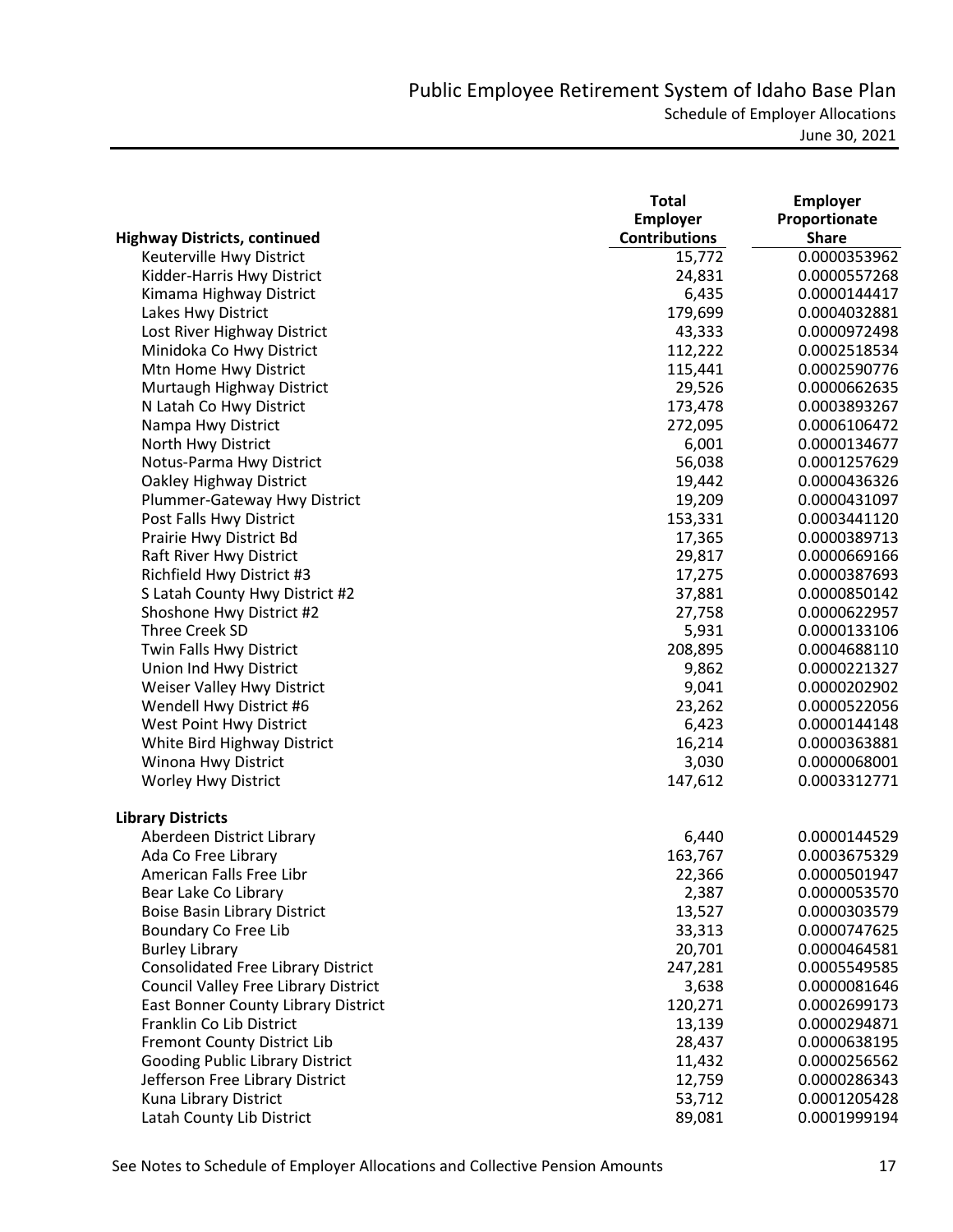|                                               | <b>Total</b><br><b>Employer</b> | <b>Employer</b><br>Proportionate |
|-----------------------------------------------|---------------------------------|----------------------------------|
| <b>Library Districts, continued</b>           | <b>Contributions</b>            | <b>Share</b>                     |
| Lemhi County Library District                 | 11,925                          | 0.0000267626                     |
| Madison Co Library District                   | 49,930                          | 0.0001120550                     |
| Meadows Vly Pub Lib District                  | 4,537                           | 0.0000101821                     |
| Meridian Library District                     | 290,877                         | 0.0006527985                     |
| N Bingham Co Library District                 | 15,002                          | 0.0000336681                     |
| Oneida Co Library                             | 11,659                          | 0.0000261656                     |
| <b>Portneuf Library District</b>              | 36,014                          | 0.0000808242                     |
| Prairie-River Lib District                    | 31,474                          | 0.0000706353                     |
| Priest Lake Public Library                    | 5,720                           | 0.0000128371                     |
| S Bannock Lib District                        | 21,721                          | 0.0000487472                     |
| <b>Stanley Community Library District</b>     | 3,455                           | 0.0000077539                     |
| Valley of Tetons Library Bd                   | 39,431                          | 0.0000884927                     |
| West Bonner Library District                  | 19,912                          | 0.0000446874                     |
| <b>Rural Fire Districts</b>                   |                                 |                                  |
| Bear Lake County Fire District                | 9,578                           | 0.0000214954                     |
| Bonneville County Fire District #1            | 42,955                          | 0.0000964014                     |
| Cascade Rural Fire & EMS                      | 55,055                          | 0.0001235568                     |
| <b>Central Fire District</b>                  | 31,103                          | 0.0000698027                     |
| <b>Cottonwood Rural FD</b>                    | 152                             | 0.0000003411                     |
| Deary Rural Fire District                     | 430                             | 0.0000009650                     |
| Donnelly Rural FPD                            | 87,496                          | 0.0001963622                     |
| Eagle Fire Protection District                | 547,146                         | 0.0012279283                     |
| Franklin County Fire District                 | 12,074                          | 0.0000270970                     |
| <b>Garden Valley Fire Protection District</b> | 11,155                          | 0.0000250345                     |
| Gem County Fire Prot District 1               | 50,262                          | 0.0001128001                     |
| <b>Gooding Fire District</b>                  | 18,371                          | 0.0000412290                     |
| Greater Swan Valley Fire Prot District        | 11,838                          | 0.0000265673                     |
| Hagerman Fire Prot District                   | 14,226                          | 0.0000319266                     |
| <b>Hauser Lake Fire Protection District</b>   | 8,494                           | 0.0000190626                     |
| Homedale Rural Fire Prot District             | 3,935                           | 0.0000088311                     |
| Kootenai Co Fire & Rescue P                   | 779,192                         | 0.0017486958                     |
| Kuna Rural Fire District                      | 16,588                          | 0.0000372275                     |
| Lemhi Co Fire Protection District             | 1,079                           | 0.0000024215                     |
| <b>McCall Fire Prot District</b>              | 170,332                         | 0.0003822663                     |
| <b>Meadows Valley Rural Fire District</b>     | 13,280                          | 0.0000298035                     |
| Mica Kidd Island Fire Prot District           | 17,246                          | 0.0000387042                     |
| <b>Middleton Rural Fire District</b>          | 110,070                         | 0.0002470238                     |
| Minidoka County Fire Protection District      | 13,405                          | 0.0000300841                     |
| <b>Moscow Rural Fire District</b>             | 275                             | 0.0000006172                     |
| N Ada Co Fire/Rescue District                 | 7,771                           | 0.0000174400                     |
| No Lakes Fire Prot District                   | 513,982                         | 0.0011535003                     |
| North Bannock Fire District                   | 5,404                           | 0.0000121279                     |
| Northside Fire District                       | 29,549                          | 0.0000663151                     |
| Paradise Valley Fire District                 | 5,517                           | 0.0000123815                     |
| Plummer Gateway Fire Prot District            | 12,508                          | 0.0000280710                     |
| <b>Rock Creek Fire Protection District</b>    | 81,955                          | 0.0001839269                     |
| Sagle Fire District                           | 117,523                         | 0.0002637501                     |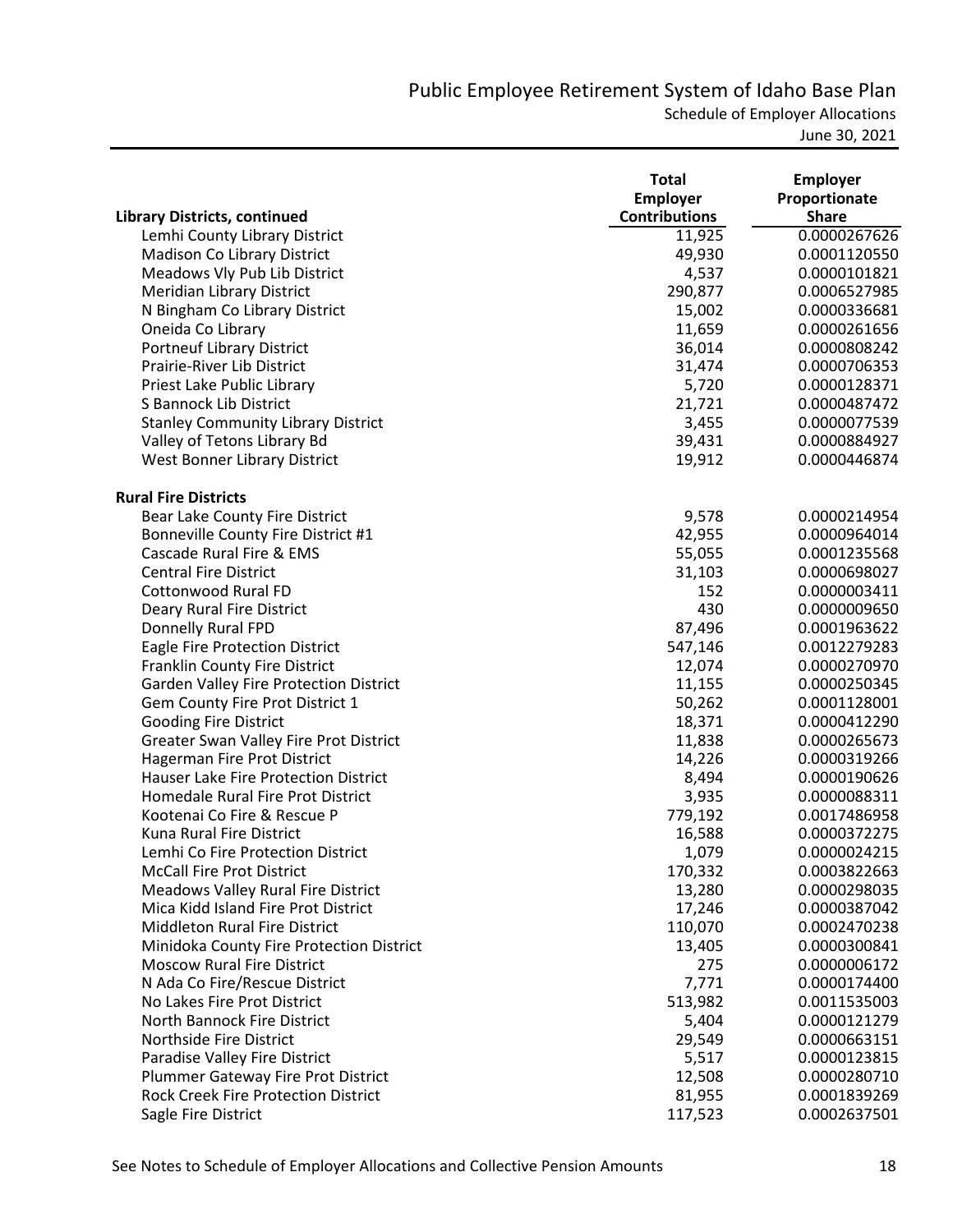Schedule of Employer Allocations

|                                                  | <b>Total</b><br><b>Employer</b> | <b>Employer</b><br>Proportionate |
|--------------------------------------------------|---------------------------------|----------------------------------|
| <b>Fire Districts, continued</b>                 | <b>Contributions</b>            | <b>Share</b>                     |
| <b>Schweitzer Fire District</b>                  | 14,594                          | 0.0000327525                     |
| Shoshone City & Rural Fire Protection District   | 6,373                           | 0.0000143026                     |
| Shoshone Co FD#2                                 | 463                             | 0.0000010391                     |
| South Boundary Fire Protection District          | 5,959                           | 0.0000133734                     |
| South Fremont Fire Protection District           | 21,331                          | 0.0000478719                     |
| Spirit Lk Fire Prot District                     | 59,041                          | 0.0001325023                     |
| <b>St Maries Fire Prot District</b>              | 17,172                          | 0.0000385381                     |
| Star Joint FPD                                   | 151,377                         | 0.0003397267                     |
| <b>Teton Co Fire Pr District</b>                 | 283,630                         | 0.0006365345                     |
| <b>Timberlake Fire Protection District</b>       | 71,249                          | 0.0001599000                     |
| W Pend Oreille Fire District                     | 3,513                           | 0.0000078840                     |
| Weiser Area Rural Fire District                  | 5,734                           | 0.0000128685                     |
| <b>Wendell Rural FD</b>                          | 7,940                           | 0.0000178193                     |
| West End Fire Prot District                      | 4,393                           | 0.0000098590                     |
| <b>Westside Fire District</b>                    | 28,373                          | 0.0000636759                     |
| <b>Whitney FPD</b>                               | 2,350                           | 0.0000052740                     |
| <b>Wilder Rural Fire Protection District</b>     | 38,313                          | 0.0000859837                     |
| <b>Wilderness Ranch Fire Protection District</b> | 5,966                           | 0.0000133892                     |
| Wood River Fire & Rescue                         | 146,456                         | 0.0003286828                     |
| Worley Fire Prot District                        | 78,626                          | 0.0001764558                     |
| <b>Water and Irrigation Districts</b>            |                                 |                                  |
| <b>A&amp;B Irrigation District</b>               | 173,552                         | 0.0003894928                     |
| Aberdeen-Springfield Canal Co                    | 133,176                         | 0.0002988792                     |
| Ada Co Drainage District #2                      | 9,753                           | 0.0000218881                     |
| American Falls Res District #1                   | 12,345                          | 0.0000277052                     |
| American Falls Res District #2                   | 63,838                          | 0.0001432680                     |
| Avondale Irr District                            | 38,561                          | 0.0000865402                     |
| Big Lost River Irr                               | 28,573                          | 0.0000641247                     |
| Big Wood Canal Co                                | 106,179                         | 0.0002382914                     |
| <b>Black Canyon Irrigation District</b>          | 165,326                         | 0.0003710316                     |
| Boise Proj Bd Contrl                             | 507,646                         | 0.0011392807                     |
| Boise-Kuna Irr District                          | 12,523                          | 0.0000281046                     |
| <b>Burley Irr District</b>                       | 135,780                         | 0.0003047233                     |
| <b>Cabinet Mountains Water District</b>          | 15,788                          | 0.0000354321                     |
| <b>Caldwell Irrigation Lateral District</b>      | 19,413                          | 0.0000435675                     |
| Canyon Hill Irr District                         | 5,376                           | 0.0000120650                     |
| Cataldo Water District                           | 3,140                           | 0.0000070469                     |
| Central Shoshone Co Water District               | 34,506                          | 0.0000774398                     |
| Dalton Gardens Irrigation District               | 3,863                           | 0.0000086695                     |
| East Greenacres Irr District                     | 54,592                          | 0.0001225177                     |
| East Shoshone Co Wtr District                    | 26,129                          | 0.0000586398                     |
| <b>Emmett Irrigation District</b>                | 32,761                          | 0.0000735236                     |
| <b>Falls Irrigation District</b>                 | 26,027                          | 0.0000584109                     |
| Fish Haven Area Recreational Sewer District      | 131                             | 0.0000002940                     |
|                                                  |                                 |                                  |
| Fremont-Madison Irr                              | 22,518                          | 0.0000505359                     |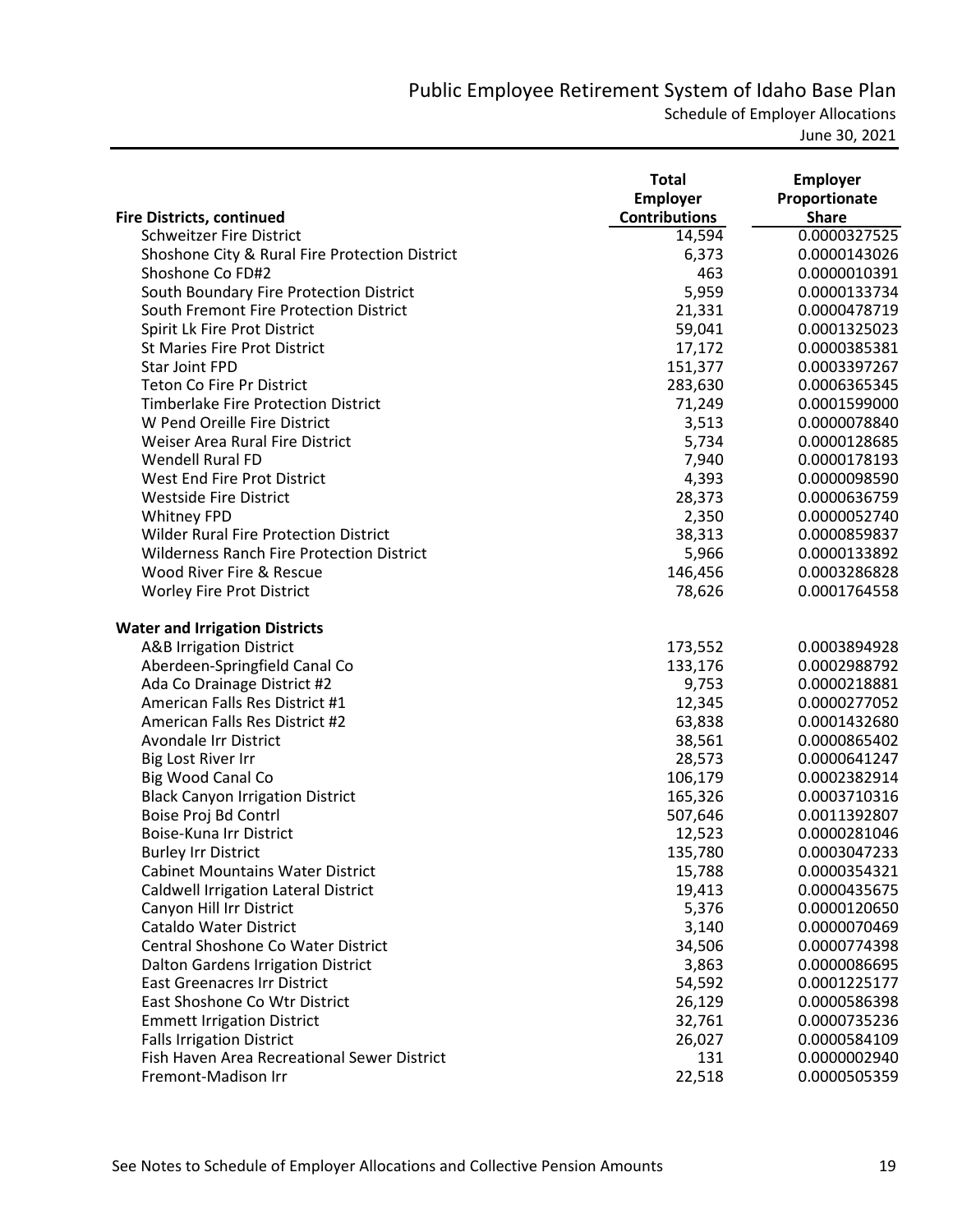Schedule of Employer Allocations

|                                                  | <b>Total</b><br>Employer | <b>Employer</b><br>Proportionate |
|--------------------------------------------------|--------------------------|----------------------------------|
| <b>Water and Irrigation Districts, continued</b> | <b>Contributions</b>     | <b>Share</b>                     |
| <b>Grandview Mutual Canal Co</b>                 | 5,994                    | 0.0000134520                     |
| <b>Granite Reeder Water &amp; Sewer</b>          | 9,084                    | 0.0000203867                     |
| Hayden Lake Recreational Water & Sewer District  | 18,824                   | 0.0000422456                     |
| Hayden Lk Irrigation District                    | 40,382                   | 0.0000906270                     |
| Henry's Fork Ground Water District               | 358                      | 0.0000008034                     |
| Idaho Irr District                               | 44,608                   | 0.0001001112                     |
| Kalispel Bay Water & Sewer District              | 8,417                    | 0.0000188898                     |
| King Hill Irr District                           | 34,135                   | 0.0000766072                     |
| Kingston Water District                          | 5,312                    | 0.0000119214                     |
| Kootenai-Ponderay Sewer District                 | 38,880                   | 0.0000872561                     |
| Lake Irr District                                | 6,186                    | 0.0000138829                     |
| Lewiston Orchard Irr District                    | 182,238                  | 0.0004089863                     |
| Little Wood Riv Irr District                     | 1,700                    | 0.0000038152                     |
| Milner Low Lift Irr District                     | 34,183                   | 0.0000767149                     |
| Minidoka Irr District                            | 154,966                  | 0.0003477813                     |
| Mtn Home Irr District                            | 12,564                   | 0.0000281967                     |
| Nampa-Meridian Irr                               | 240,681                  | 0.0005401465                     |
| New Sweden Irr District                          | 29,395                   | 0.0000659695                     |
| New York Irr District                            | 13,541                   | 0.0000303893                     |
| No Kootenai Water District                       | 95,655                   | 0.0002146730                     |
| North Lake Recreational Sewer & Water District   | 50,104                   | 0.0001124455                     |
| North Snake Ground Water District                | 8,401                    | 0.0000188539                     |
| Orofino Cr-Whiskey Cr Water & Sewer District     | 501                      | 0.0000011244                     |
| Outlet Bay Water & Sewer District                | 8,784                    | 0.0000197134                     |
| Owyhee Proj S Board of Control                   | 114,997                  | 0.0002580812                     |
| Payette Lakes Water & Sewer District             | 89,496                   | 0.0002008507                     |
| Peoples Canal and Irrigation Co                  | 3,086                    | 0.0000069257                     |
| <b>Pinehurst Water District</b>                  | 12,934                   | 0.0000290270                     |
| Pioneer Irr District                             | 116,362                  | 0.0002611445                     |
| Portneuf River Water Users District #29          | 2,200                    | 0.0000049373                     |
| Progressive Irr District                         | 26,431                   | 0.0000593176                     |
| Riverside Indep Water Sew                        | 26,036                   | 0.0000584311                     |
| Riverside Irr District                           | 86                       | 0.0000001930                     |
| Riverside Irr District LTD                       | 26,489                   | 0.0000594477                     |
| Roseberry Irr District                           | 904                      | 0.0000020288                     |
| <b>Ross Point Water District</b>                 | 23,750                   | 0.0000533008                     |
| Settlers Irr District                            | 43,983                   | 0.0000987085                     |
| Snake River Valley Irr District                  | 28,466                   | 0.0000638846                     |
| Southside Wtr & Swr District                     | 8,697                    | 0.0000195182                     |
| <b>Star Sewer &amp; Water District</b>           | 80,070                   | 0.0001796965                     |
| Sun Valley Water & Sewer                         | 63,670                   | 0.0001428909                     |
| Twin Falls Canal Co                              | 381,479                  | 0.0008561314                     |
| Water District #1                                | 13,029                   | 0.0000292402                     |
| Water District #11                               | 6,758                    | 0.0000151666                     |
| Water District #31                               | 8,643                    | 0.0000193970                     |
| Water District #32-C                             | 884                      | 0.0000019839                     |
| Water District #34                               | 5,245                    | 0.0000117711                     |
|                                                  |                          |                                  |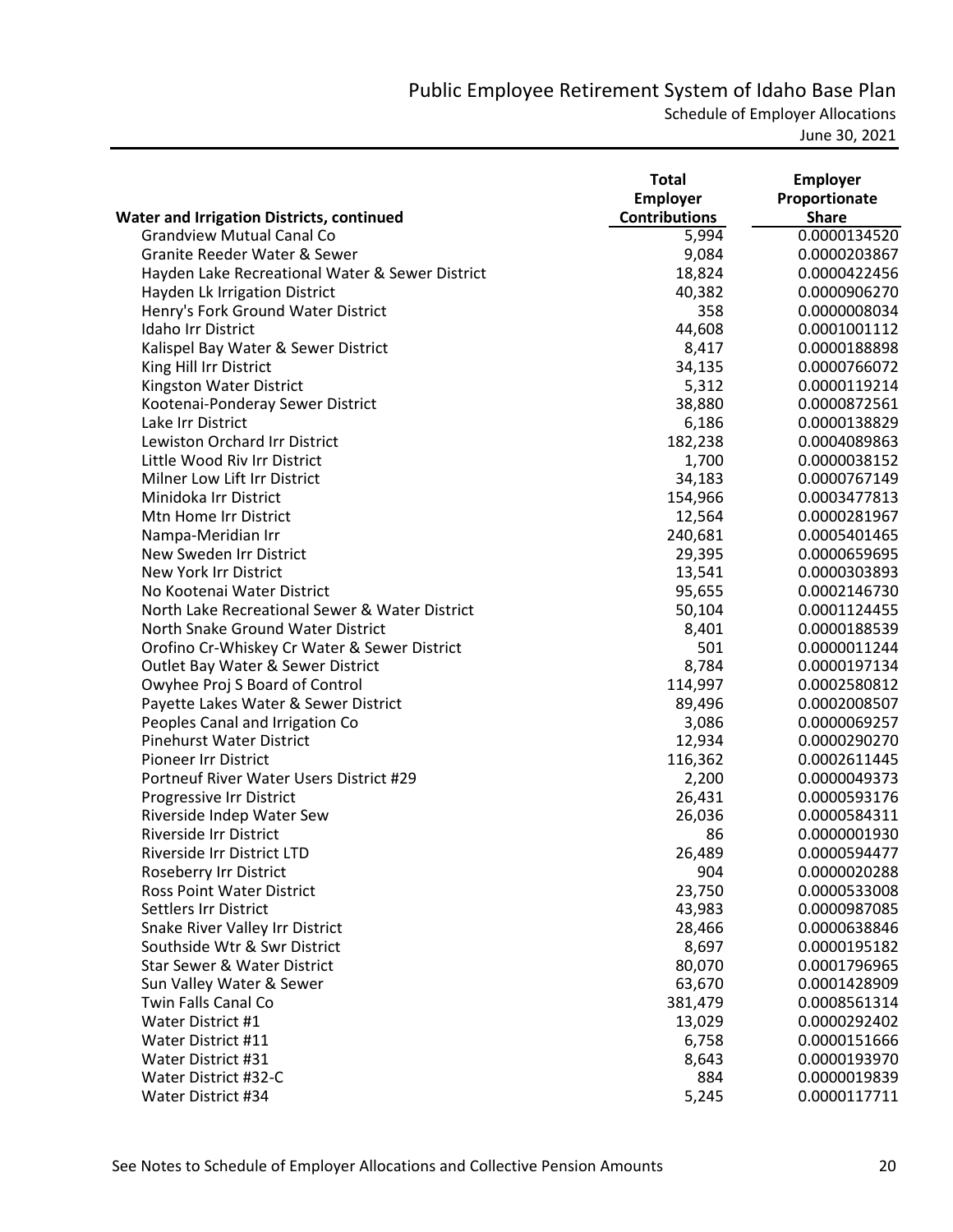| <b>Water and Irrigation Districts, continued</b>                                    | Total<br><b>Employer</b><br><b>Contributions</b> | <b>Employer</b><br>Proportionate<br><b>Share</b> |
|-------------------------------------------------------------------------------------|--------------------------------------------------|--------------------------------------------------|
| Water District #63                                                                  | 14,636                                           | 0.0000328467                                     |
| <b>Water District 37</b>                                                            | 19,551                                           | 0.0000438772                                     |
| Water District 37N                                                                  | 5,667                                            | 0.0000127181                                     |
| Water District 67                                                                   | 2,866                                            | 0.0000064320                                     |
| <b>Weiser Irrigation District</b>                                                   | 17,845                                           | 0.0000400485                                     |
| West Bonner Water & Sewer District                                                  | 17,781                                           | 0.0000399049                                     |
| <b>Wilder Irrigation District</b>                                                   | 17,246                                           | 0.0000387042                                     |
| <b>Grand Totals: All Employers</b>                                                  |                                                  |                                                  |
| Totals                                                                              | 445,584,641                                      | 1.0000000000                                     |
| Plus: Optional Retirement Plan (ORP) Contributions                                  | 5,316,127                                        |                                                  |
| Plus: Other Employee Contributions                                                  | 52,089                                           |                                                  |
| <b>Plus: Unreconciled Contributions</b>                                             | (1, 269)                                         |                                                  |
| Total employer contributions in the<br><b>Statement of Changes in Fiduciary Net</b> |                                                  |                                                  |
| <b>Position - Base Plan</b>                                                         | 450,951,588                                      |                                                  |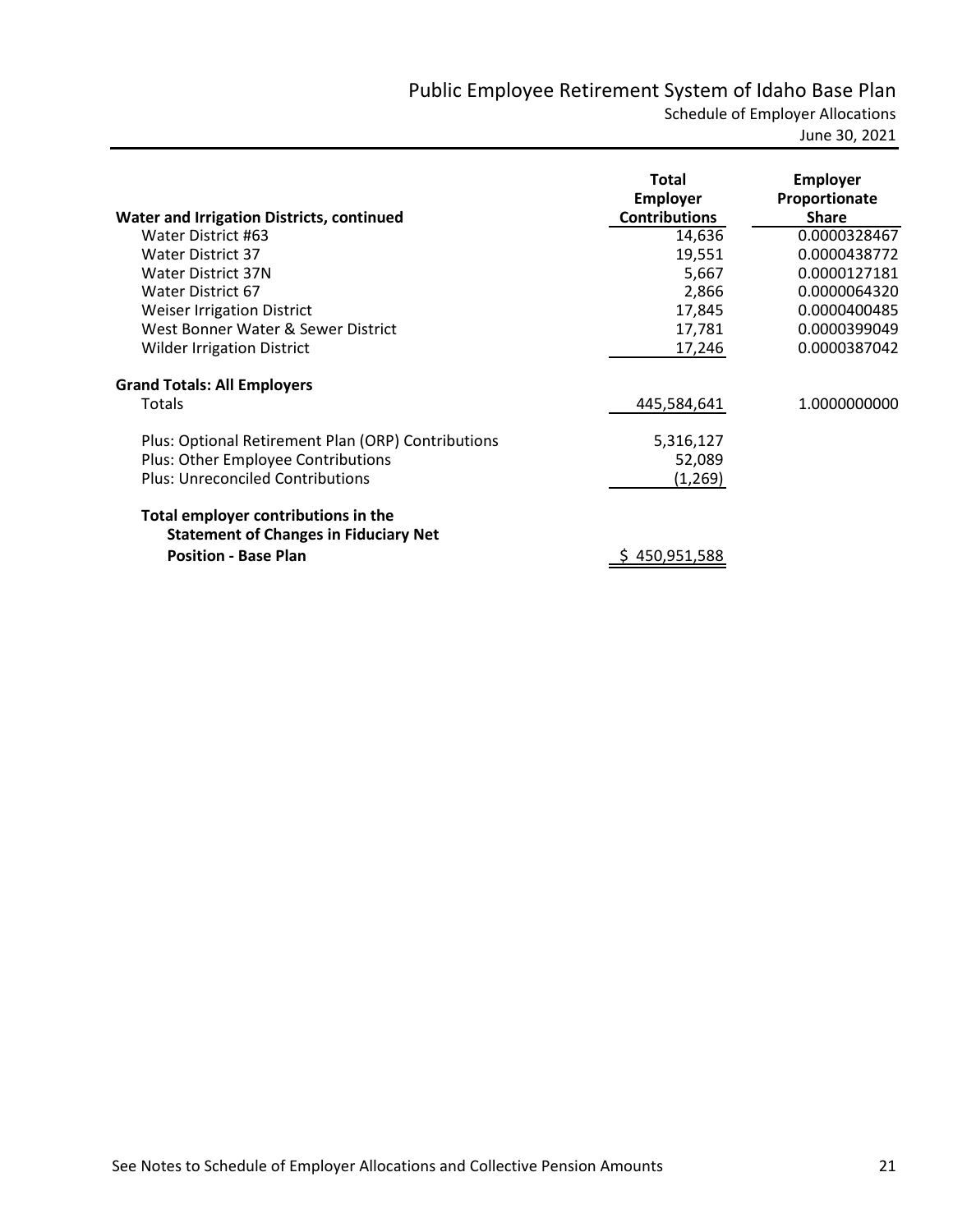|             | <b>Deferred Outflows of Resources</b> |                            |                     | <b>Deferred Inflows of Resources</b> |                          |                  |                   |
|-------------|---------------------------------------|----------------------------|---------------------|--------------------------------------|--------------------------|------------------|-------------------|
|             |                                       |                            | Net Difference      |                                      | <b>Total Deferred</b>    |                  |                   |
|             |                                       | Total Deferred             | Between Projected   |                                      | Inflows of               |                  |                   |
|             | <b>Differences</b>                    | Outflows of                | and Actual          | <b>Differences</b>                   | <b>Resources</b>         |                  |                   |
|             | <b>Between</b>                        | <b>Resources Excluding</b> | Investment          | Between Expected                     | Excluding                | Plan Pension     | June 30, 2021     |
| Changes of  | Expected and                          | <b>Employer Specific</b>   | Earnings on Pension | and Actual                           | <b>Employer Specific</b> | Expense (Expense | Net Pension       |
| Assumptions | <b>Actual Experience</b>              | Amounts*                   | Plan Investments    | Experience                           | Amounts*                 | Offset)          | Liability (Asset) |
| 906,564,914 | 116,363,077                           | 1,022,927,991              | 2,480,636,220       | 45,907,364                           | 2,526,543,584            | (40, 819, 594)   | (78,977,973)      |

*\* Employer specific amounts are excluded from this schedule.*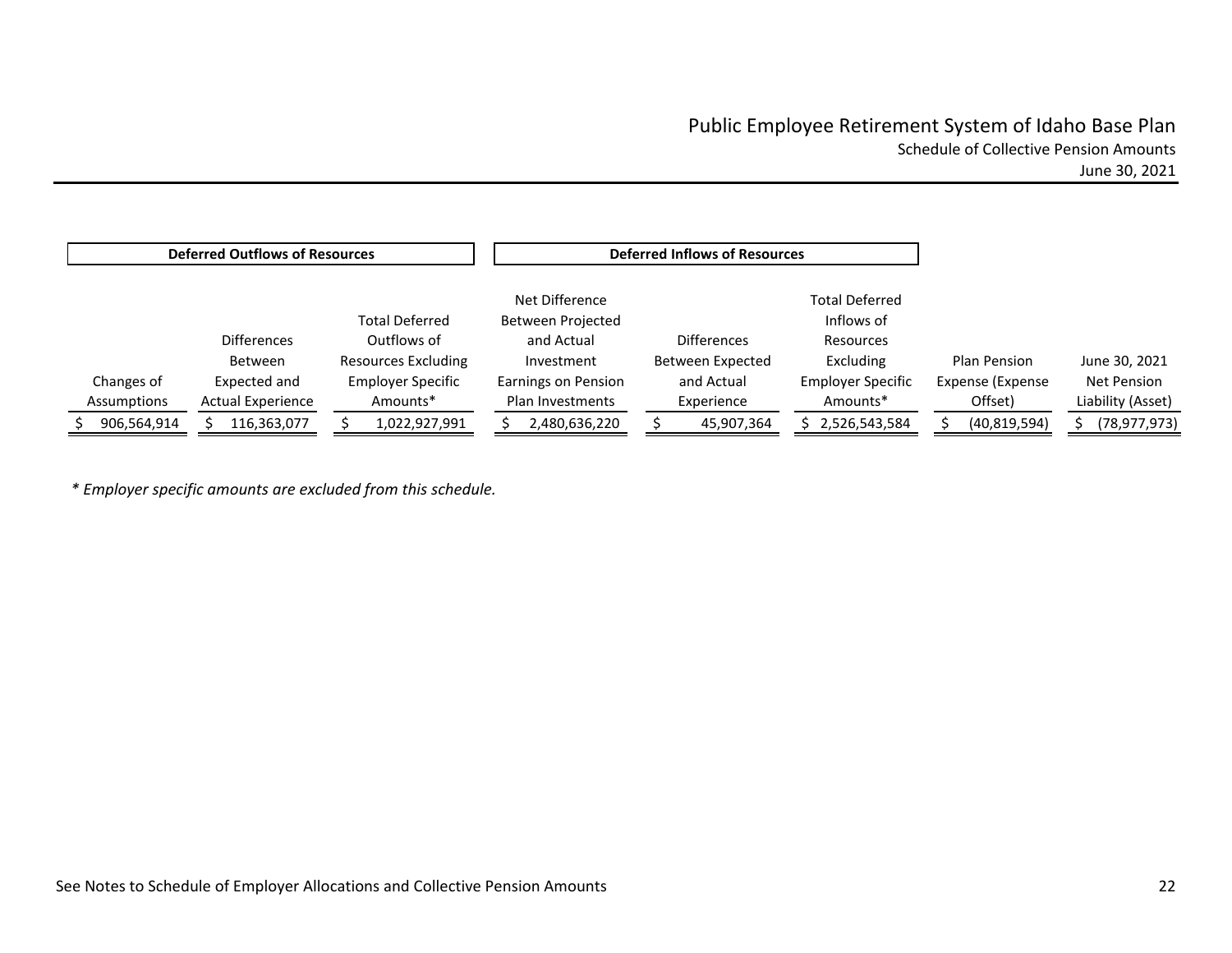### **Note 1 ‐ Significant Accounting Policies**

Employer contributions to the Public Employee Retirement System of Idaho Base Plan (the System) are calculated on creditable compensation for active members reported by employers. Employer contributions are accrued when paid and employers are statutorily required to pay a fixed percentage of compensation.

The Schedule of Collective Pension Amounts presents the deferred inflow of resources, deferred outflow of resources, pension expense (expense offset) and net pension liability (asset) at the Fund level. The Schedule of Employer Allocations (collectively, the Schedules) reflects current year employer contributions. Contributions and adjustments to contributions reported in the current year for service performed in a prior year are recognized as contributions in the current year and included in the Schedule of Employer Allocations. The Schedule of Employer Allocations includes the following for each individual employer:

- Employer name.
- The amount of employer contributing entity's contributions for the period July 1, 2020 to June 30, 2021, (the fiscal year).
- The employer contributing entity's contributions as a percentage of total employer contributions, as defined by state statute.

The Schedule of Employer Allocations has been rounded and presenting the first ten decimal places.

### **Basis of Accounting**

Contributions for employers and the net pension liability (asset) are recognized on an accrual basis of accounting.

### **Use of Estimates in the Preparation of the Schedules**

The preparation of the Schedules in conformity with accounting principles generally accepted in the United States of America requires management to make estimates and assumptions that affect certain amounts and disclosures. Actual results could differ from those estimates.

### **Relationship to the System's Basic Financial Statements**

The Schedule of Employer Allocations also includes a reconciliation from total employer contributions to employer contributions shown in the System's Statement of Changes in Fiduciary Net Position. The optional retirement plan is a separate funding arrangement thus has not been included for allocation purposes. Other reconciling items consist of adjustments to employer contributions reflected in the individual employer level that are not reflected on the System's Statement of Changes in Fiduciary Net Position.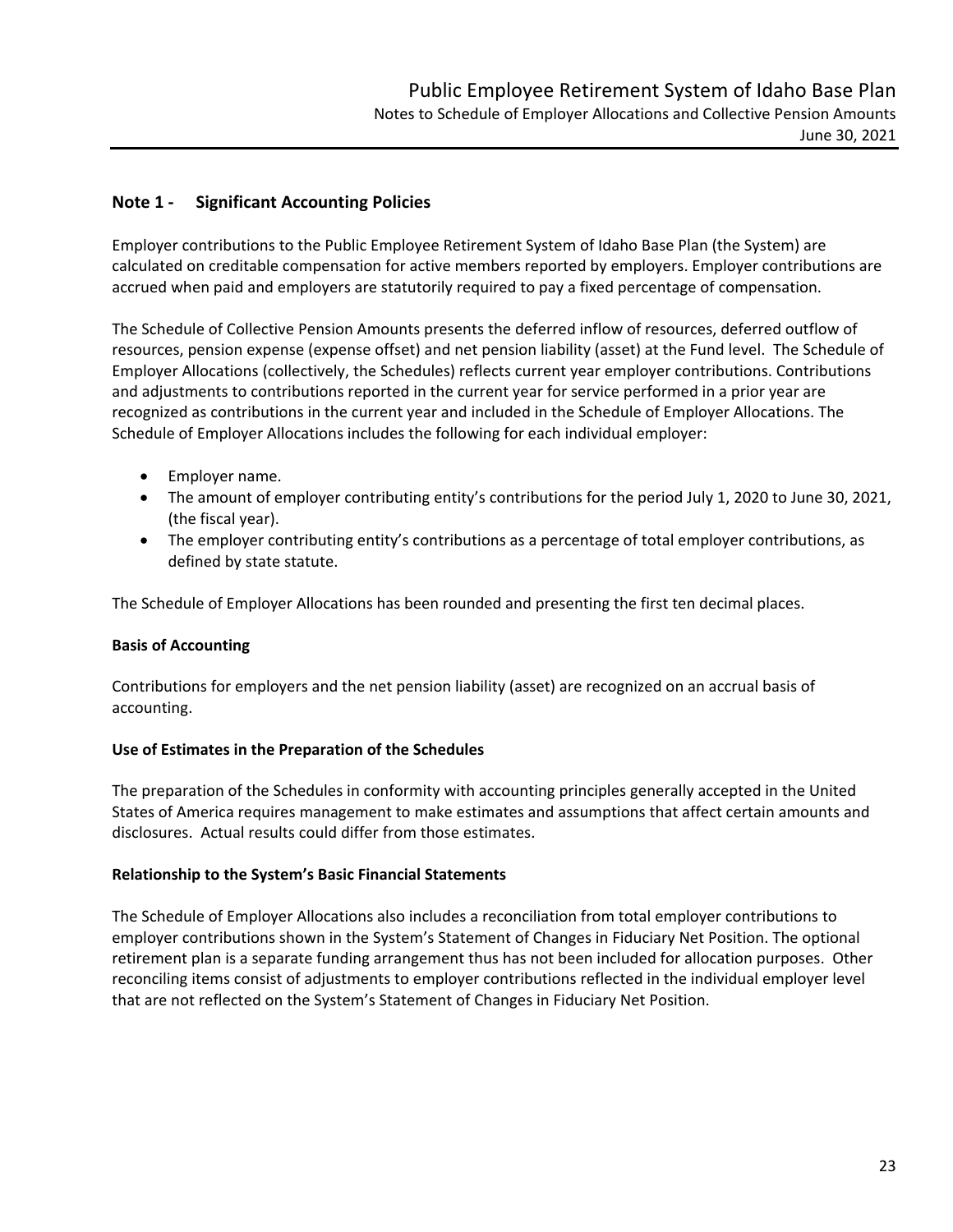### **Components of Net Pension Asset**

The components of the net pension asset of the System, for participating employers, as of June 30, 2021, are as follows:

| Total pension liability<br>System fiduciary net position                 | 21,691,680,851<br>21,770,658,824 |
|--------------------------------------------------------------------------|----------------------------------|
| Employers' net pension asset                                             | (78, 977, 973)                   |
| System fiduciary net position as a percentage of total pension liability | 100.36%                          |

The net pension asset is calculated using a discount rate of 6.35%, which is the expected rate of return on investments reduced by investment expenses. The net pension asset was determined by an actuarial valuation as of June 30, 2021, applied to all prior periods included in the measurement. Actuarial valuation involves estimates of the reported amounts and assumptions about the probability of occurrence of events far into the future. Amounts determined regarding the net pension asset are subject to continual revision as actual results are compared with past expectations and new estimates are made about the future. Economic assumptions were studied in an experience study performed for the period 2015 through 2020. Demographic assumptions, including mortality were studied for the period 2011 through 2017.

#### **Actuarial Assumptions**

The following are the actuarial assumptions and the entry age normal cost method, applied to all periods included in the measurement:

| Inflation                                        | 2.30 percent |
|--------------------------------------------------|--------------|
| Salary increases including inflation             | 3.05 percent |
| Investment rate of return-net of investment fees | 6.35 percent |
| Cost of Living (COLA) adjustments                | 1.00 percent |

Several different sets of mortality rates are used in the valuation for contributing members, members retired for service and beneficiaries. These rates were adopted for the valuation dated July 1, 2021.

#### **Contributing Members, Service Retirement Members, and Beneficiaries**

| General Employees and All Beneficiaries - Males   | Pub-2010 General Tables, increased 11%.  |
|---------------------------------------------------|------------------------------------------|
| General Employees and All Beneficiaries - Females | Pub-2010 General Tables, increased 21%.  |
| <b>Teachers - Males</b>                           | Pub-2010 Teacher Tables, increased 12%.  |
| <b>Teachers - Females</b>                         | Pub-2010 Teacher Tables, increased 21%.  |
| Fire & Police - Males                             | Pub-2010 Safety Tables, increased 21%.   |
| Fire & Police - Females                           | Pub-2010 Safety Tables, increased 26%.   |
| Disabled Members - Males                          | Pub-2010 Disabled Tables, increased 38%. |
| <b>Disabled Members - Females</b>                 | Pub-2010 Disabled Tables, increased 36%. |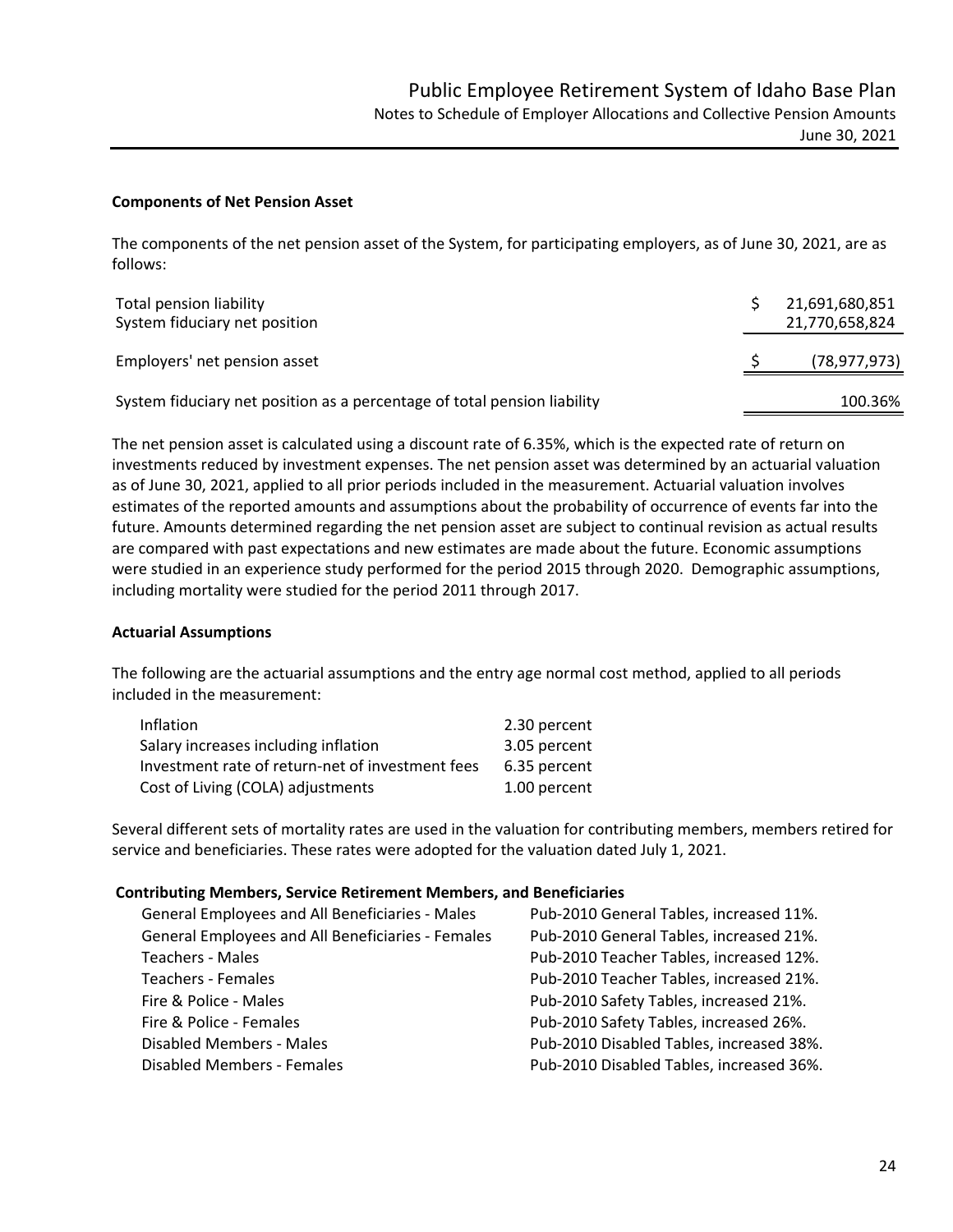The long‐term expected rate of return on pension plan investments was determined using the building block approach and a forward-looking model in which best estimate ranges of expected future real rates of return (expected returns, net of pension plan investment expense and inflation) are developed for each major asset class. These ranges are combined to produce the long-term expected rate of return by weighing the expected future real rates of return by the target asset allocation percentage and by adding expected inflation.

Even though history provides a valuable perspective for setting the investment return assumption, the System relies primarily on an approach which builds upon the latest capital market assumptions. The assumptions and the System's formal policy for asset allocation are shown below. The formal asset allocation policy is somewhat more conservative than the current allocation of PERSI's assets. The best-estimate range for the long-term expected rate of return is determined by adding expected inflation to expected long-term real returns and reflecting expected volatility and correlation.

|                                                                                              |            | Long-Term    |                      |
|----------------------------------------------------------------------------------------------|------------|--------------|----------------------|
|                                                                                              |            | Expected     | Long-Term            |
|                                                                                              | Target     | Nominal Rate | <b>Expected Real</b> |
| <b>Asset Class</b>                                                                           | Allocation | of Return    | Rate of Return       |
|                                                                                              |            | (Arithmetic) | (Arithmetic)         |
| Core Fixed Income                                                                            | 30.00%     | 1.80%        | (0.20%)              |
| <b>Broad US Equities</b>                                                                     | 55.00%     | 8.00%        | 6.00%                |
| Developed Foreign Equities                                                                   | 15.00%     | 8.25%        | 6.25%                |
| <b>Assumed Inflation - Mean</b>                                                              |            | 2.00%        | 2.00%                |
| <b>Assumed Inflation - Standard Deviation</b>                                                |            | 1.50%        | 1.50%                |
| Portfolio Arithmetic Mean Return                                                             |            | 6.18%        | 4.18%                |
| <b>Portfolio Standard Deviation</b>                                                          |            | 12.29%       | 12.29%               |
| Portfolio Long-Term (Geometric) Expected Rate of Return                                      |            | 5.55%        | 3.46%                |
| <b>Assumed Investment Expenses</b>                                                           |            | 0.40%        | 0.40%                |
| Portfolio Long-Term (Geometric) Expected Rate of Return, Net of Investment Expenses<br>5.15% |            |              | 3.06%                |
| <b>Investment Policy Assumptions from PERSI November 2019</b>                                |            |              |                      |
| Portfolio Long-Term Expected Real Rate of Return, Net of Investment Expenses                 |            |              | 4.14%                |
| Portfolio Standard Deviation                                                                 |            |              | 14.16%               |
| <b>Economic/Demographic Assumptions from Milliman 2021</b>                                   |            |              |                      |
| <b>Valuation Assumptions Chosen by PERSI Board</b>                                           |            |              |                      |
| Long-Term Expected Real Rate of Return, Net of Investment Expenses                           |            |              | 4.05%                |
| <b>Assumed Inflation</b>                                                                     |            |              | 2.30%                |
| Long-Term Expected Geometric Rate of Return, Net of Investment Expenses                      |            |              | 6.35%                |

### **Capital Market Assumptions from Callan 2021**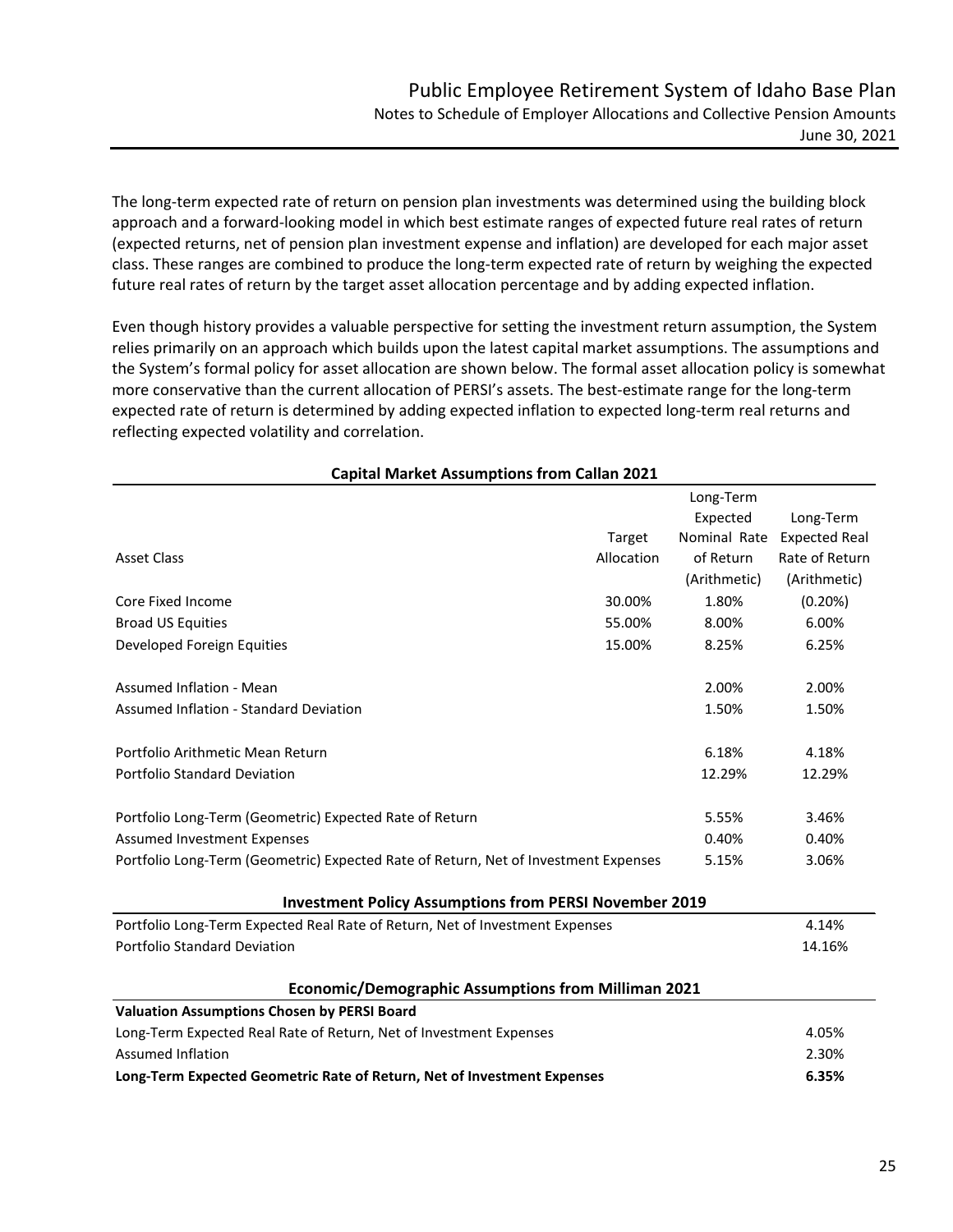Discount rate – The discount rate used to measure the total pension liability was 6.35%. The projection of cash flows used to determine the discount rate assumed that contributions from plan members will be made at the current contribution rate. Based on these assumptions, the pension plans' net position was projected to be available to make all projected future benefit payments of current plan members. Therefore, the long-term expected rate of return on pension plan investments was applied to all periods of projected benefit payments to determine the total pension liability. The long-term expected rate of return was determined net of pension plan investment expense but without reduction for administrative expense.

Sensitivity of the net pension liability (asset) to changes in the discount rate – The following presents the net pension liability of PERSI employer's calculated using the discount rate of 6.35% as well as what the employer's liability would be if it were calculated using a discount rate that is 1‐percentage point lower or 1‐percentage point higher than the current rate:

|                                          | 1% Decrease<br>(5.35%) | <b>Current Discount</b><br>Rate (6.35%) |  | 1% Increase<br>'7.35%) |  |
|------------------------------------------|------------------------|-----------------------------------------|--|------------------------|--|
| Employer's net pension liability (asset) | \$2,745,441,291        | (78,977,973)                            |  | (2,394,211,053)        |  |

### **Deferred Inflow of Resources and Deferred Outflow of Resources**

Each employer will need to calculate two additional types of deferred outflows of resources and deferred inflows of resources which are employer specific amounts. These amounts relate the (1) net impact from changes in proportion (allocation percentage) between the periods; and (2) contributions made to the plan subsequent to the measurement date and before the end of the employer's reporting period.

### **Plan Pension Expense**

Plan pension expense consists of changes that are expensed immediately as well as amortizations relating to the difference between expected and actual experience, changes in actuary assumptions and differences between projected and actual investment earnings on pension plan investments. The following table provides the detail of the plan pension expense:

| Service costs and interest                                        | 1,901,783,473   |
|-------------------------------------------------------------------|-----------------|
| Expected investment return                                        | (1,213,793,720) |
| Effect of plan changes                                            | 5,638,304       |
| <b>Employee contributions</b>                                     | (294,084,814)   |
| Administrative expenses                                           | 8,972,053       |
| Other income                                                      | (5,316,127)     |
| Amortization of difference between expected and actual experience | 61,520,696      |
| Amortization of changes of assumptions                            | 268,792,769     |
| Amortization of net difference between projected and actual       |                 |
| investment earnings on pension plan investments                   | (774, 332, 228) |
| Plan pension expense (expense offset)                             | (40, 819, 594)  |